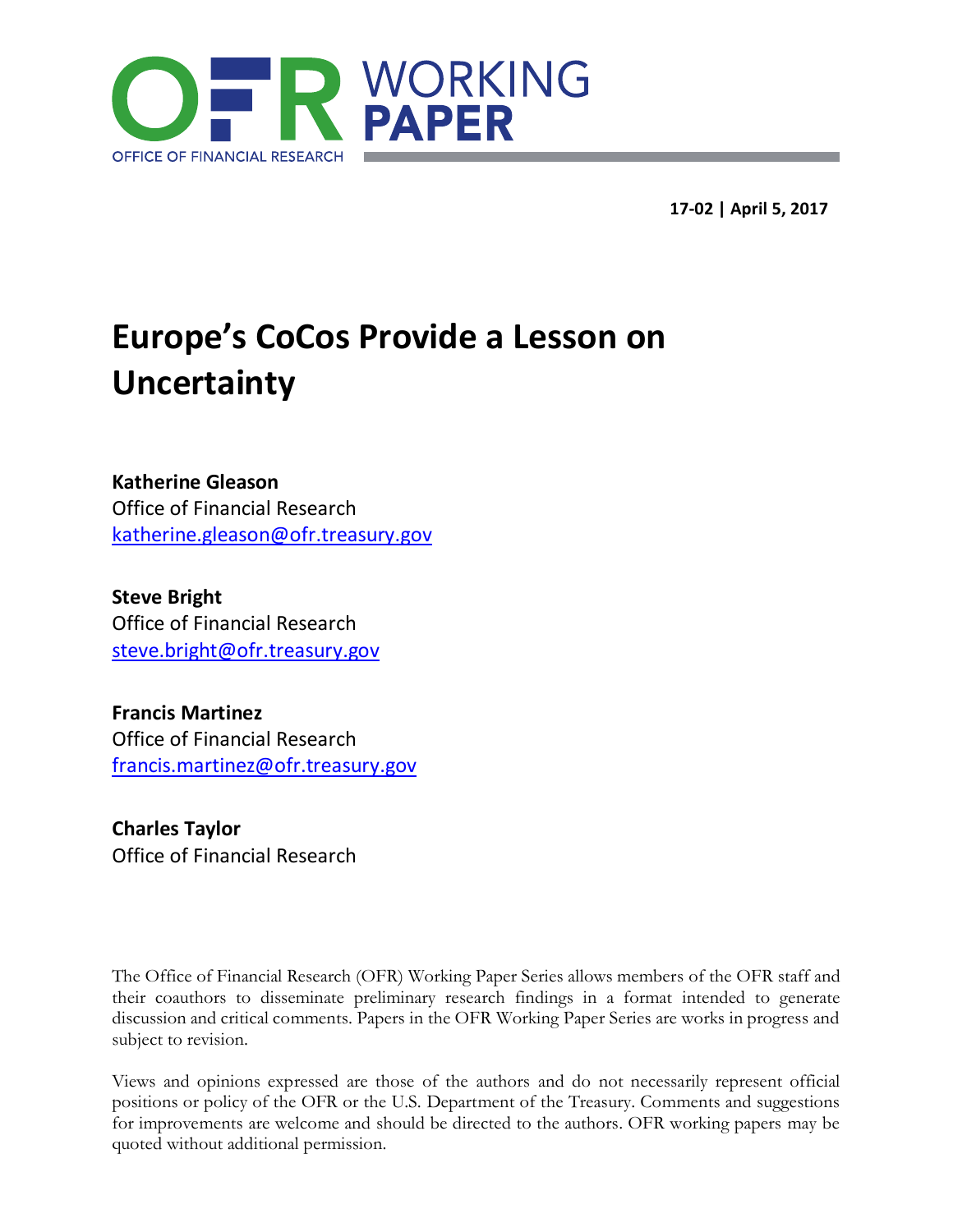## **Europe's CoCos Provide a Lesson on Uncertainty**

By Katherine Gleason, Steve Bright, Francis Martinez, and Charles Taylor

## **Abstract**

Contingent convertible bonds (CoCos) issued by European global systemically important banks (G-SIBs) as part of their total loss-absorbing capacity (TLAC) are meant to enhance financial stability by forcing investors to absorb losses when a bank is under stress. Coupon payments are made at issuers' discretion while loss absorption can be triggered at regulators' discretion. This study investigates price effects of four press releases by Deutsche Bank AG in February 2016 related to the bank's willingness and ability to make its upcoming CoCo coupon payments. Expected cash flow models capture changes in CoCo default risk, while event dates capture uncertainty effects. The price of a European G-SIB peer group portfolio declined a statistically significant 2.0-2.5 percent over two days in response to Deutsche Bank's first press release. Deutsche Bank's efforts to allay its own CoCo investors' concerns appeared to increase concerns among CoCo investors generally. The results show potential negative effects of regulatory discretion.

**Keywords:** Banking, regulation, capital, modeling, risk, uncertainty **JEL classifications:** G12, G14, G21, G23, G28.

Katherine Gleason [\(Katherine.Gleason@ofr.treasury.gov\)](mailto:Katherine.Gleason@ofr.treasury.gov), Steve Bright [\(Steve.Bright@ofr.treasury.gov\)](mailto:Steve.Bright@ofr.treasury.gov), and Francis Martinez [\(Francis.Martinez@ofr.treasury.gov\)](mailto:Francis.Martinez@ofr.treasury.gov) are at the Office of Financial Research (OFR). Charles Taylor recently retired from the Office of the Comptroller of the Currency and wrote this while serving as an Executive Fellow at the OFR.

The views expressed in this paper are those of the authors alone and do not necessarily reflect those of the OFR. We thank Jill Cetina, Greg Feldberg, Dasol Kim, and Stathis Tompaidis of the OFR; Paul Glasserman of Columbia University; Simon Adamson and John Raymond of CreditSights; and Mark Van Der Weide of the Federal Reserve Board for useful comments and suggestions. The authors take responsibility for any errors and welcome comments and suggestions.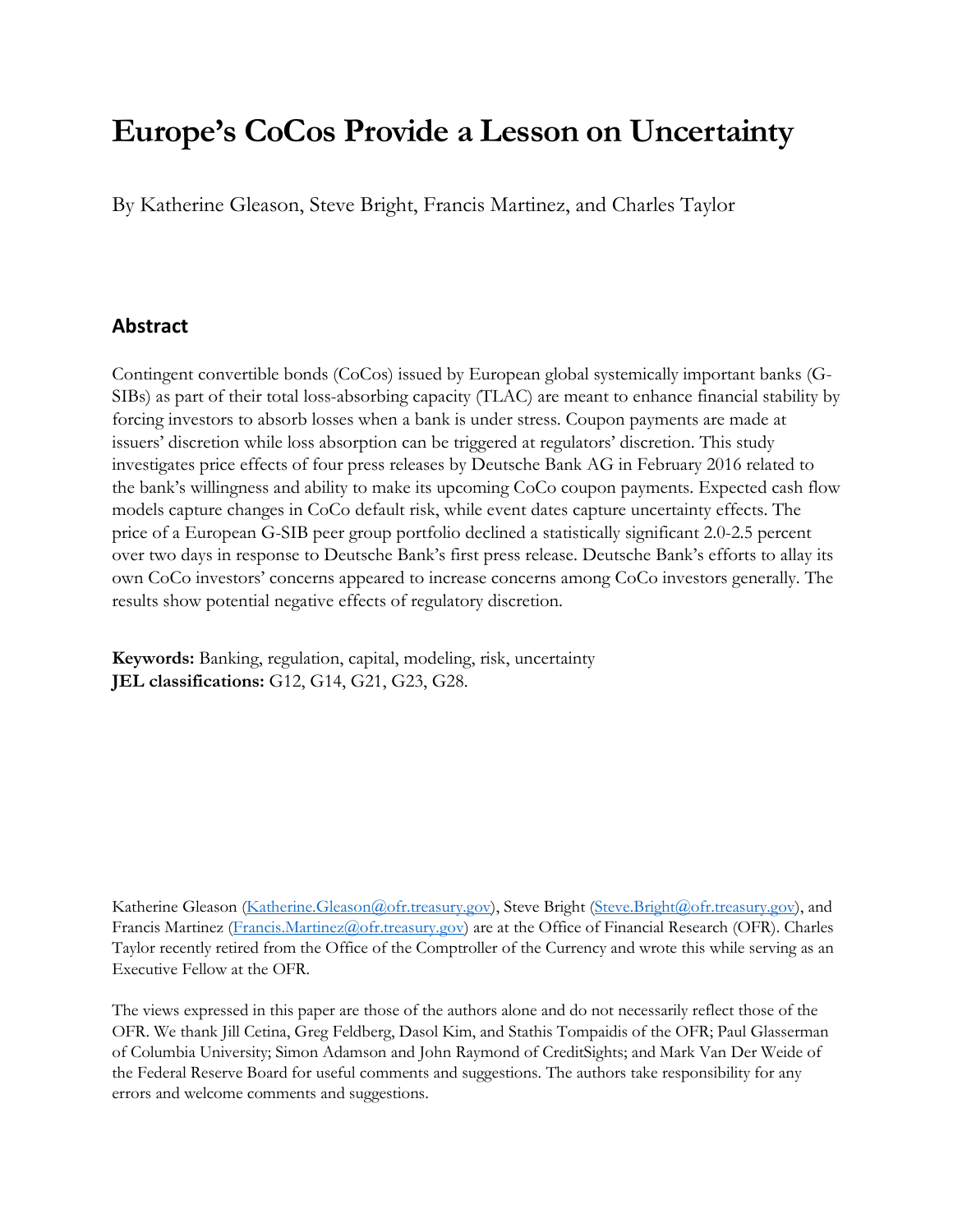### **1 Introduction**

Contingent convertible bonds (CoCos) are issued by European banks, and meet the requirements to qualify as part of global systemically important banks' (G-SIBs) total loss-absorbing capacity (TLAC). CoCos are designed to enhance financial stability and prevent government bailouts by forcing bond investors to absorb losses when a bank is under stress, improving a bank's capital ratios. TLAC regulations create a unique type of uncertainty for CoCo investors.

Uncertainty introduced by European banking regulations affects contingent convertible bonds (CoCos) in two ways. One, as mandated by regulation, coupon payments are made at the discretion of the issuer. Specifically, for CoCos to qualify as additional Tier 1 (AT1) capital under Capital Requirements Directive IV (CRD IV), coupons are paid at the discretion of the issuing bank and are noncumulative, although the bank can be forced to reduce or suspend coupons under regulatory restrictions (Delivorias, 2016). Second, the bonds can be converted to equity or written down at the discretion of regulators.

Regulatory discretion can be viewed as a form of Knightian uncertainty — uncertainty that cannot be quantified. Uncertainty can be destabilizing through the introduction of excess volatility into financial asset pricing. CoCo market volatility in early 2016 provided an opportunity to investigate the unintended consequences of regulatory uncertainty associated with TLAC-eligible financial instruments. Uncertainty appeared to arise, at least in part, from the new regulation's interaction with multiple European accounting standards. CoCo issuers must calculate their Available Distributable Items (ADI) — the cash available to pay dividends and make AT1 payments, including CoCo coupons — under national laws applicable to each bank. Deutsche Bank AG uses German Generally Accepted Accounting Principles (GAAP) to compute its ADI, while other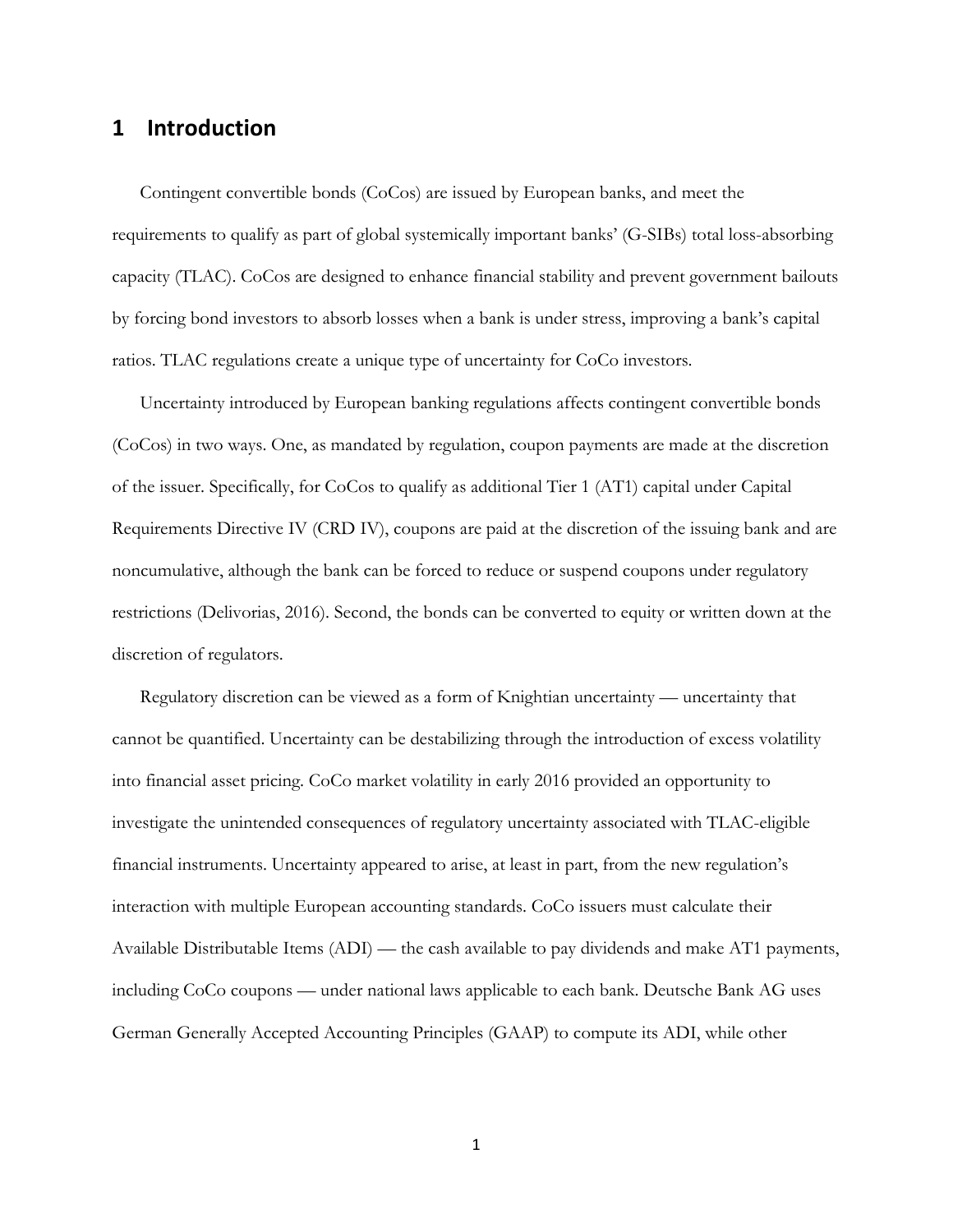European G-SIBs use International Financial Reporting Standards (IFRS). The German standard results in a more conservative measure of cash flows available than the IFRS standard.

Deutsche Bank reported an unexpectedly large 2015 loss in late January 2016. This loss, in combination with uncertainty about the bank's ADI under German accounting standards, led to concerns about Deutsche Bank's willingness and ability to make its upcoming CoCo coupon payments. Bloomberg, in reporting on Deutsche Bank's Jan. 28, 2016 earnings release, captured the mood of investors in an asset manager's reaction: "They're just too close to the wire. They said they were going to pay [CoCo coupons] today but they could just as easily have said they were going to skip. It's not worth the risk," (Glover, 2016).

Credit Suisse reported its own unexpectedly large 2015 loss on Feb. 4, 2016. Subsequent CoCo market volatility led Deutsche Bank to issue a press release on Feb. 8, 2016 outlining the bank's cash available to make upcoming AT1 payments. Four days later, the bank announced a tender offer to buy back debt. On Feb. 23, the bank announced the completion of the euro-denominated portion of its bond repurchase. On Feb. 29, the bank announced the preliminary results of the U.S. dollardenominated bond repurchase. Details of Deutsche Bank's four February 2016 press releases are shown in **Figure 1**.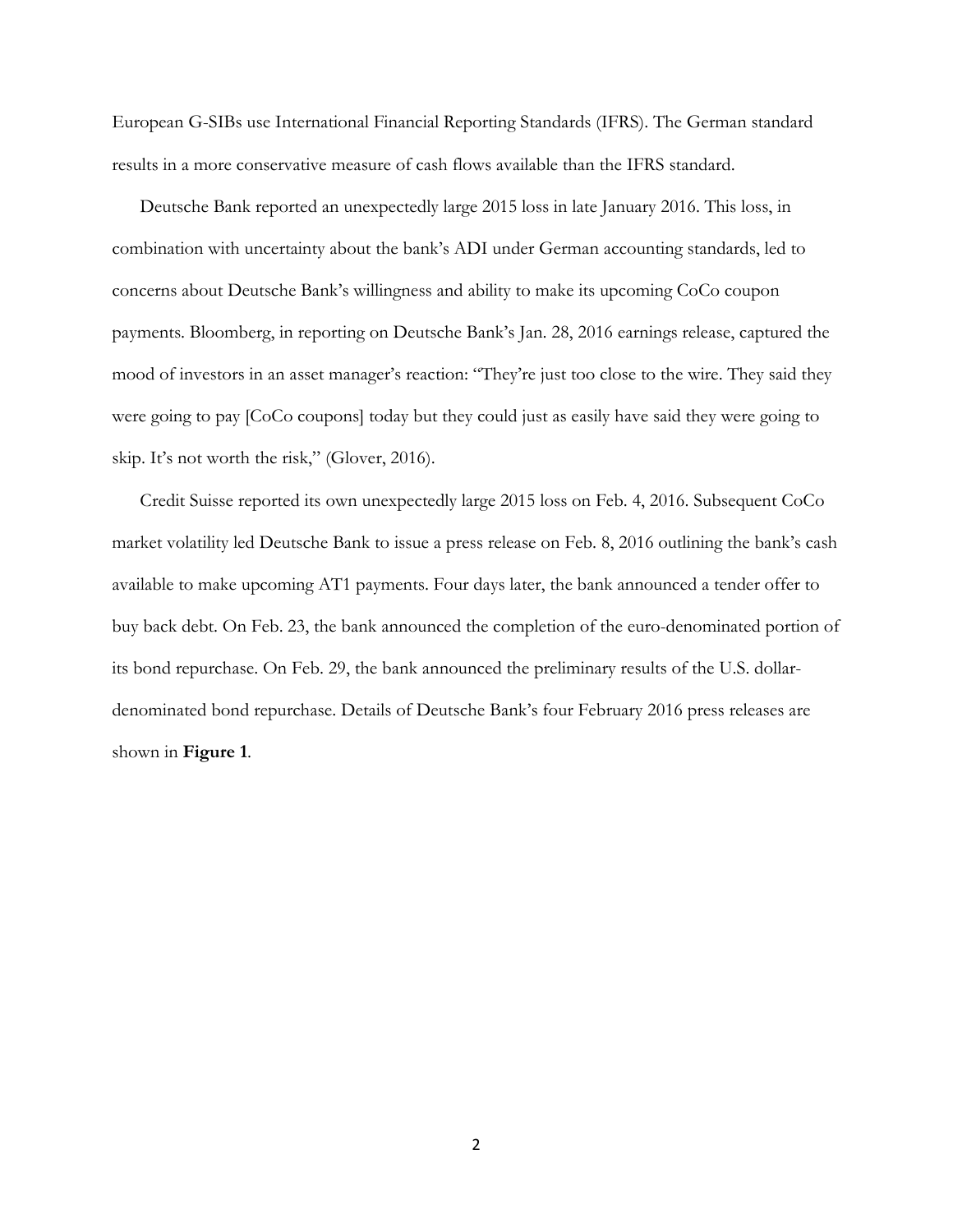#### **Figure 1. Deutsche Bank's CoCo-Related Press Releases**

| Date    | Description                                                                                                                                                                                                                                                                                                                                                                                                                                                                |
|---------|----------------------------------------------------------------------------------------------------------------------------------------------------------------------------------------------------------------------------------------------------------------------------------------------------------------------------------------------------------------------------------------------------------------------------------------------------------------------------|
| 2/08/16 | Stated one billion euros available to pay Additional Tier 1 (AT1) coupons of 350 million euros on<br>Apr. 30, 2016. Estimated its pro-forma 2017 payment capacity is approximately 4.3 billion<br>euros before impact from 2016 operating results. Also said final 2017 AT1 payment capacity will<br>depend on 2016 operating results under German GAAP and movements in other reserves.                                                                                   |
| 2/12/16 | Announced public tender offer to purchase certain series of euro- and U.S. dollar-denominated<br>senior unsecured debt securities with a targeted acceptance volume of three billion euros and<br>two billion U.S. dollars, respectively. Stated the bank's strong liquidity position allows it to<br>repurchase these securities without any change to its 2016 funding plan.                                                                                             |
| 2/23/16 | Announced completion of euro-denominated bond repurchase. Stated the bank decided to<br>further increase the purchase price by 1.5-2.6 percentage points. The resulting accepted total<br>volume was 1.27 billion euros against a total tendered amount of 1.75 billion euros. Securities<br>with a notional value of 0.48 billion euros were tendered at levels tighter than the final<br>purchase spreads (higher than the final purchase prices) and were not accepted. |
| 2/29/16 | Announced initial results of U.S. dollar-denominated bond repurchase based on early tender<br>price. During the first 10 business days of the tender period, 740 million U.S. dollars in securities<br>were tendered by investors and accepted by the bank for purchase.                                                                                                                                                                                                   |

Sources: Deutsche Bank (2016a, 2016b, 2016c, and 2016d)

 $\overline{\phantom{a}}$ 

We investigate changes in prices of other European G-SIBs' CoCos in response to Deutsche Bank's press releases.<sup>[1](#page-4-0)</sup> Our focus is the effect on Deutsche Bank's peers rather than on the bank itself. CoCo value changes are modeled as a function of changes in their probability-weighted cash flows to capture the price effects from changes in default risk as captured by banks' credit default swap (CDS) spreads. For equity-conversion CoCos, value changes of the instruments are also modeled using an equity derivatives approach. Price effects from uncertainty not captured by the market's reassessment of the expected bond cash flows are estimated using dummy variables associated with the dates of the four press releases. These event price effects capture Knightian

<span id="page-4-0"></span><sup>&</sup>lt;sup>1</sup> We also include BBVA in our sample. The bank was included in the Financial Stability Board's 2014 list of G-SIBs and dropped from the 2015 list.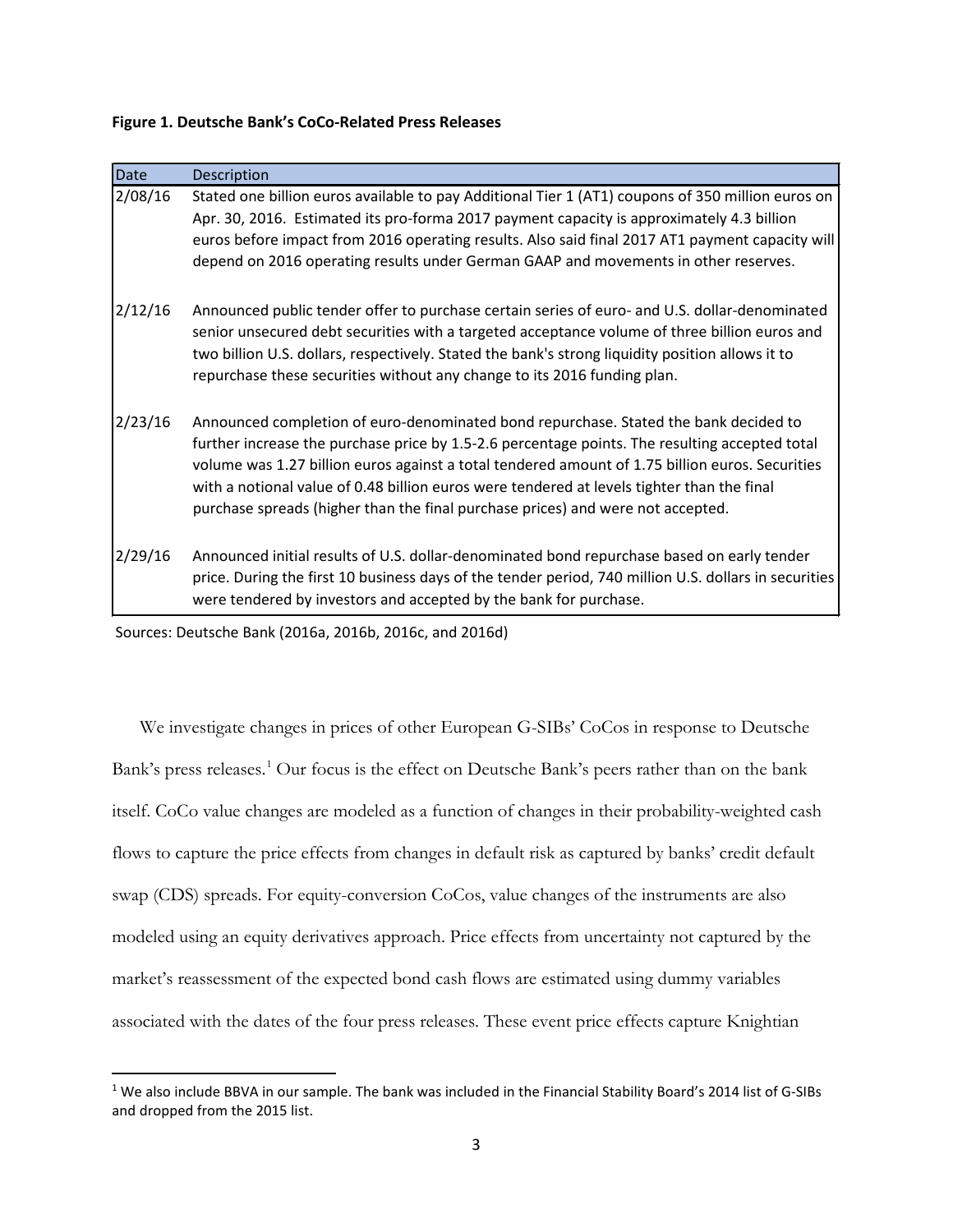uncertainty, which differs from measurable risk in that a probability distribution of potential outcomes cannot be estimated.

Using a 95 percent confidence level, we find a statistically significant 2.0-2.5 percent decline in the price of a peer group portfolio of CoCos over two days in response to Deutsche Bank's press release detailing its ability to make upcoming CoCo coupon payments. The results contribute to the literature on the effect of regulatory uncertainty on asset prices, which has focused on stocks. In particular, we trace out the market's re-evaluation of the estimated future cash flows of CoCos and capture the price effects of uncertainty associated with the discretionary coupon payments.

As shown in **Figure 2**, European G-SIB CoCos in the sample experienced declining prices before February 2016, perhaps in response to deteriorating expectations for Europe's banking industry. Moreover, prices remained below par values for most CoCos in the sample as of the end of this study's investigation period in mid-May 2016.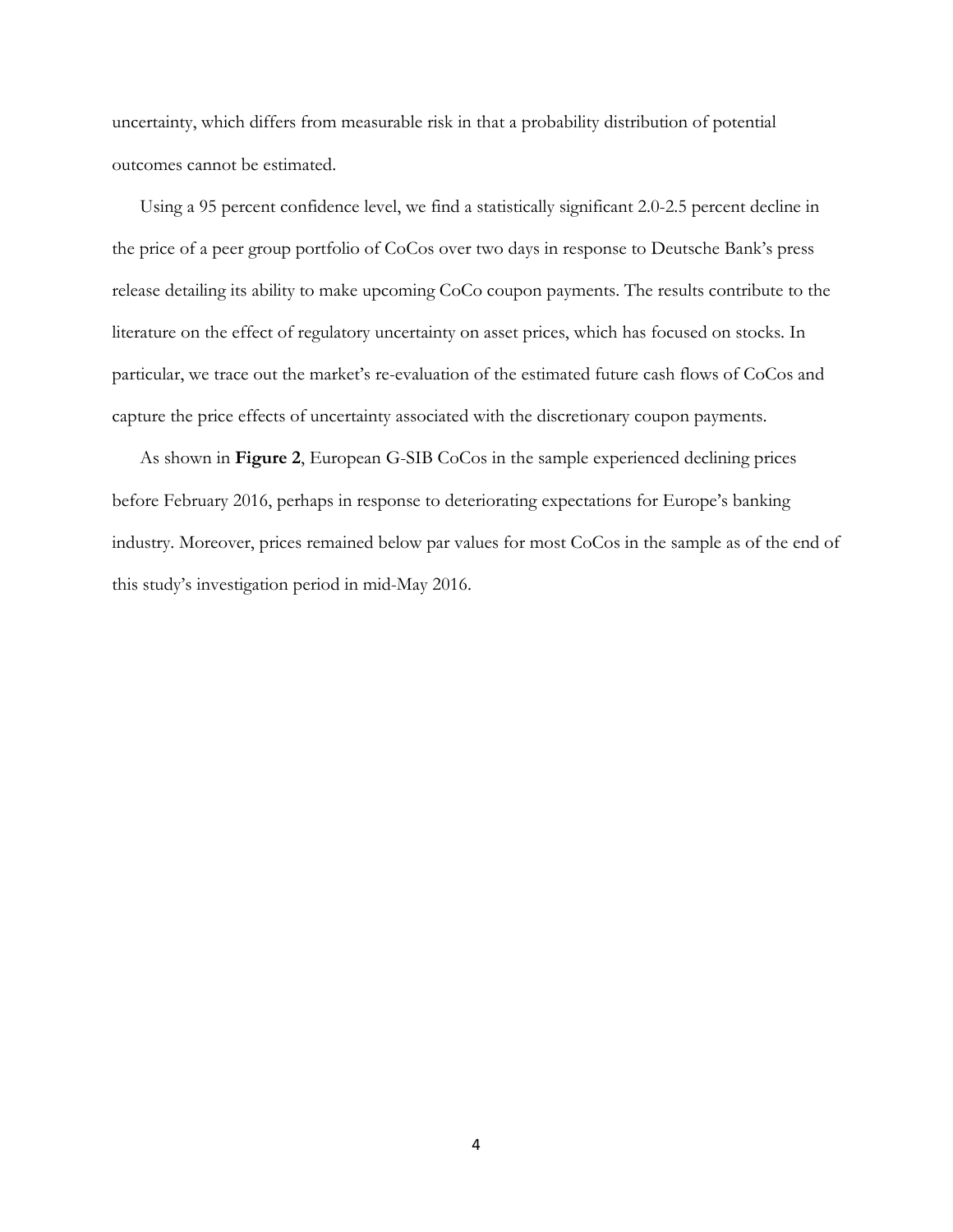

**Figure 2. Prices of CoCos in Sample Compared to Deutsche Bank's Over Time Period of Investigation**

## **2 Contingent Convertible Bonds**

A CoCo has two defining characteristics — a loss-absorbing mechanism and the trigger that activates that mechanism (see **Figure 3** and Avdjiev, Kartasheva, and Bogdanova, 2003). CoCos can absorb losses via a principal write-down or conversion into common equity. The trigger can be either the breach of a minimum common equity Tier 1 capital ratio (CET1) as stated in the bond contract or the decision by bank supervisors to activate the loss-absorbing mechanism if they think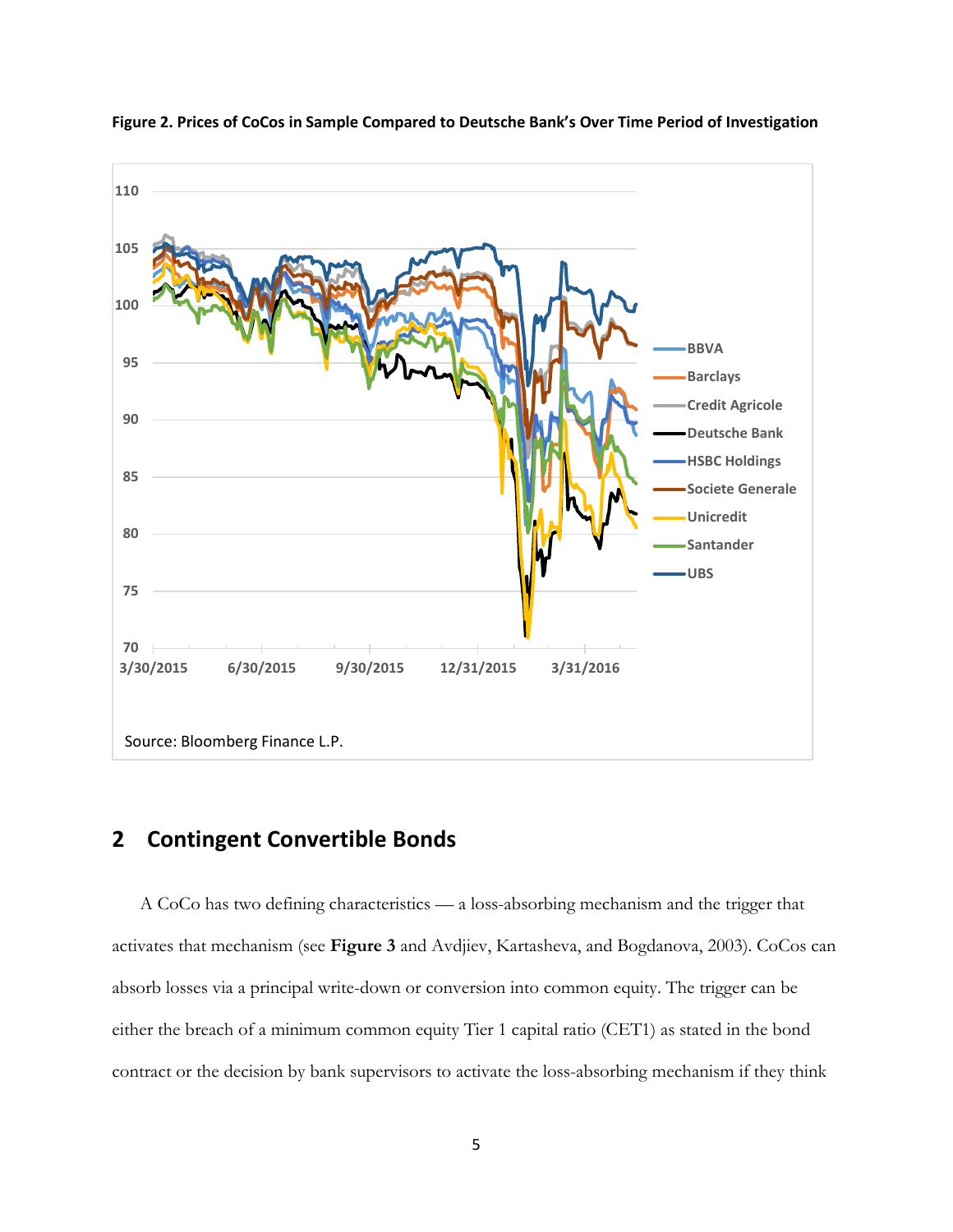it necessary to prevent the issuing bank's insolvency. When activated, CoCos have a clearly defined conversion ratio or write-down percentage specified in the bond contract. Some CoCos can later be written up again once the firm has stabilized.



**Figure 3. Contingent Convertible Bond Triggers and Loss-Absorption Mechanisms**

CoCos occupy one of two possible places within the Basel III loss-absorbing hierarchy. CoCos issued as AT1 capital have higher CET1 triggers than CoCo bonds issued as Tier 2 capital. This study examines the price impacts on CoCos issued as AT1 capital, which represents the larger part of the market.

There are differences among CoCos issued by the European G-SIBs because these banks are under the jurisdiction of various European and national regulators, and each one influences the type and structure of the debt. While CoCos used as AT1 instruments are governed by CRD IV and the Capital Requirements Regulation, CRD IV allows for each country to add on to, but not take away from, the requirements (Bank of England, 2015). Switzerland, headquarters for European G-SIBs Credit Suisse and UBS, has not adopted CRD IV, but has adopted Basel III (Nordal and Stefano, 2014).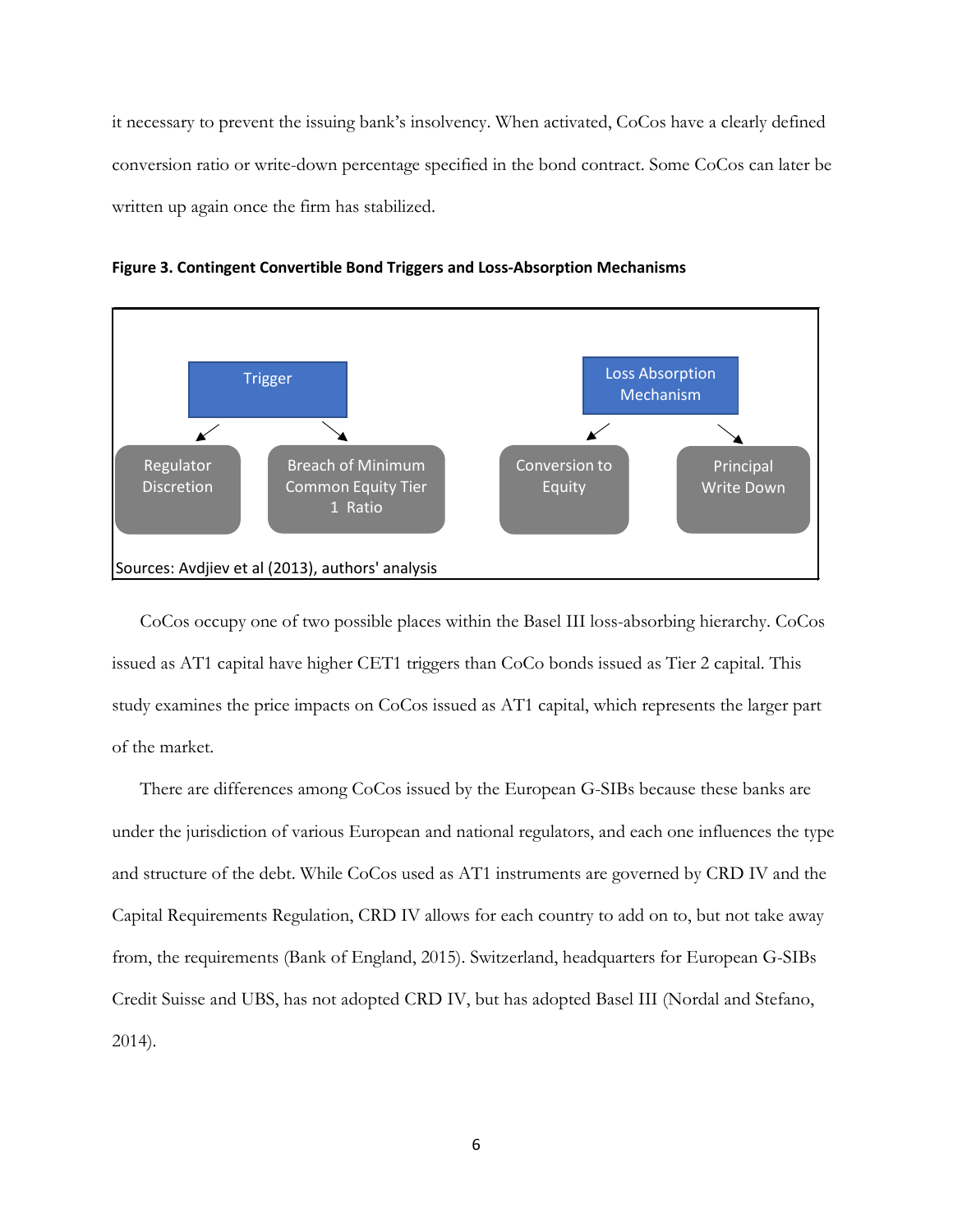Since CoCo coupon payments are discretionary and non-cumulative, failing to make a payment does not force the issuer into default. Moreover, if a CoCo issuer does not meet certain regulatory requirements, it is prohibited from making its CoCo coupon payments even if it has the cash on hand. Prior to February 2016, there were questions about how regulatory capital requirements affected maximum distributable amount (MDA) restrictions on AT1 payments, including CoCo coupons. Under CRD IV, if a bank's total capital falls below the sum of its Pillar 1, Pillar 2, and CRD buffer requirements, it must calculate MDA according to a regulatory formula that restricts its use of earnings to pay distributions (Mesnard and Magnus, 2016). In late December 2015, the European Banking Authority clarified that both Pillar 1 and Pillar 2 requirements should be included in minimum capital requirements for the purpose of determining MDA (European Banking Authority, 2015). When a bank's combined buffer requirement falls below the minimum required ratio, MDA is applied on a sliding scale. Before this clarification, MDA restrictions on AT1 payments were open to interpretation.

## **3 Risk, Uncertainty, and Asset Prices in the Literature**

F.H. Knight (1921) distinguishes the profit effects of change from those of the uncertainty connected with change. One cannot profit from measurable risk because it can be eliminated by insurance or some equivalent device. Uncertainty, on the other hand, has profit potential over the short term for those who are more informed. Over the long term, profits may be elusive given evidence investors charge a significant risk premium for both information uncertainty and information asymmetry.

Epstein and Wang (1994) develop a theoretical model of intertemporal asset pricing under Knightian uncertainty. They show that uncertainty may lead to pricing equilibria that are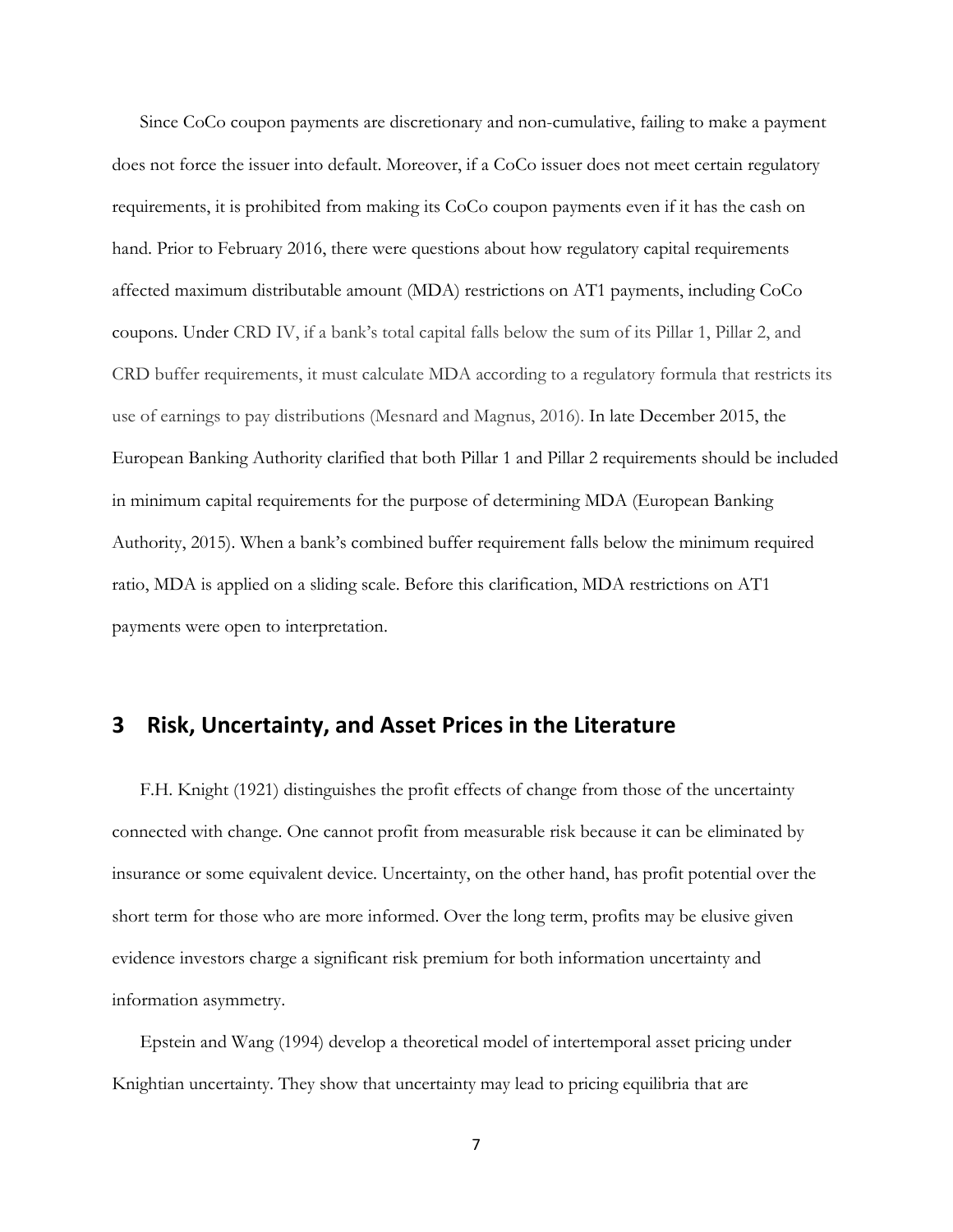indeterminate. The origin of this indeterminancy and the associated excess financial market volatility lies in the conjunction of agents' aversion to Knightian uncertainty and the incompleteness of information within the model.

Anderson, Ghysels, and Juergens (2009) empirically measure risk-return and uncertainty-return tradeoffs on asset prices. They use return volatility for their measure of risk and the degree of disagreement among professional forecasters for their measure of economic uncertainty. They find stronger evidence for the uncertainty-return tradeoff than for the risk-return tradeoff in their investigation of stock price movements. They also find uncertainty affects returns differently than risk. Specifically, uncertainty is highly correlated with the market excess return, but risk is not. Also, uncertainty has a very weak correlation with risk, and past uncertainty has no predictive ability of future risk or vice versa.

Empirical evidence of the effects of information asymmetry and uncertainty on corporate bond yield spreads is provided by Lu, Chen, and Liao (2010). The authors show investors charge a significant premium for both information asymmetry and uncertainty. They also show that information asymmetry and uncertainty help structural form credit models explain the yield spreads of bonds with short maturities.

While most of the literature concerns theoretical models and empirical investigations of the price effects of uncertainty in general, there are studies that look specifically at political uncertainty and its effect on asset pricing. Pastor and Veronesi (2013) develop a general equilibrium model of government policy choice in which stock prices respond to political news. The model implies that political uncertainty commands a risk premium that gets larger under weaker economic conditions. Uncertainty increases not only the political risk premium, but also the volatilities and correlations of stock returns.

8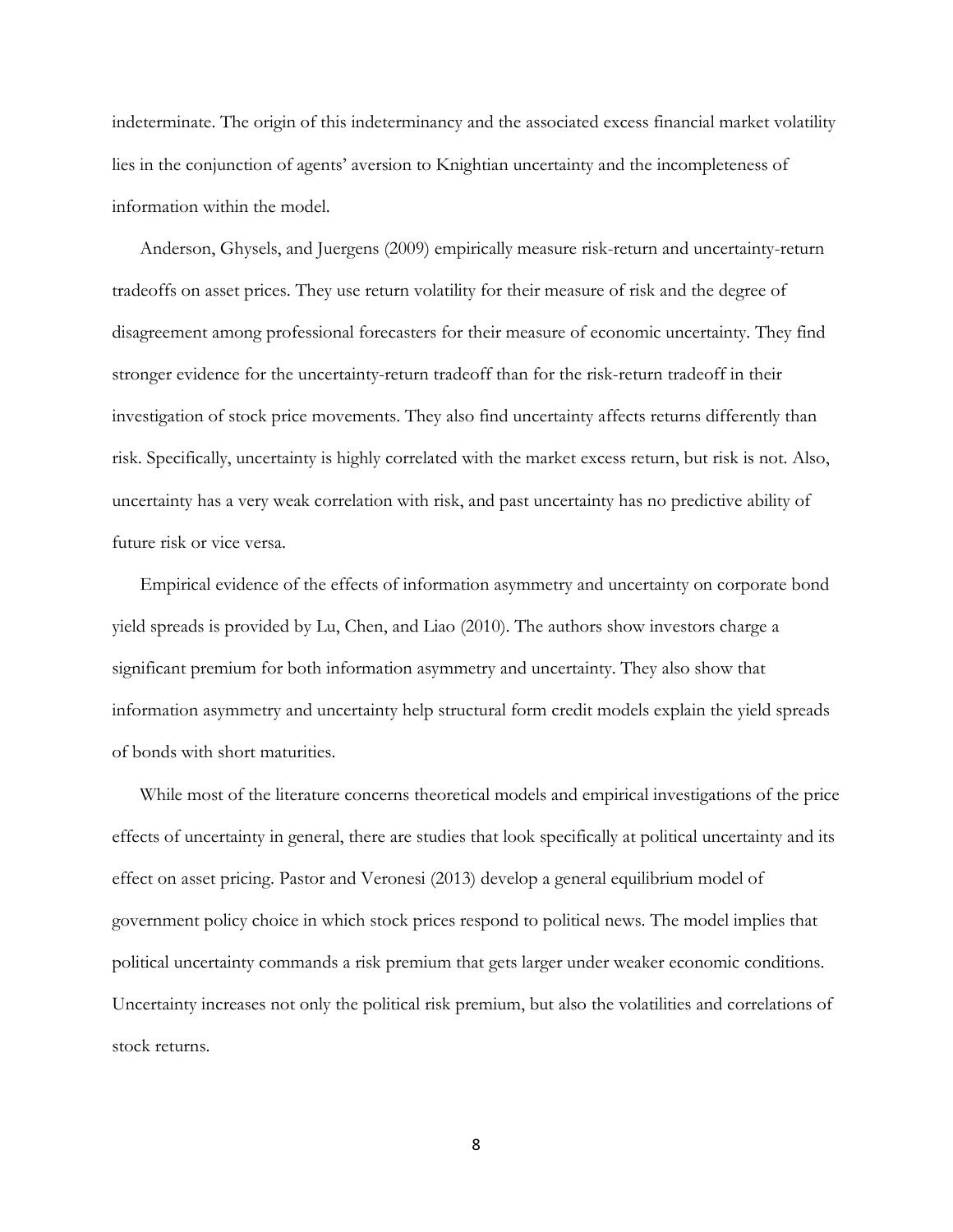Boutchkova, *et al.* (2012) examine how local and global political risks affect stock returns for various industries in various countries. They find that industries that are more dependent on trade, contract enforcement, and labor exhibit greater return volatility when local political risks are higher. Their volatility decompositions indicate that while systematic volatility is associated with domestic political uncertainty, global political risks translate into larger idiosyncratic volatility. For depository institutions, systematic volatility is higher than the average across the industries included in their study, but idiosyncratic volatility is lower.

Regulatory uncertainty is a form of Knightian uncertainty, as described in Aikman, *et al.* (2014). The authors analyze the trade-offs between simplicity and complexity in the design of bank capital requirements under the Basel I and II agreements. Using simulations, they show that the more complex determination of capital requirements under the Basel II internal-ratings based approach is less robust (underestimates the capital required) than the simpler Basel I and II standardized riskweighting approaches when the default distribution tail is fatter, corresponding to time periods of greater uncertainty.

## **4 An Event Study of Contingent Convertible Bond Price Changes**

Our modeling approach separates the effects of risk and uncertainty on the prices of CoCos issued by European G-SIBs other than Deutsche Bank. The purpose is to isolate the price changes associated with reevaluations of CoCo coupon and conversion or write-down risks from those associated with uncertainty over payment discretion. Changes in the value of the CoCos in our sample are modeled using the approaches discussed in Section 4.1. Changes in expected future cash flows capture changes in expectations that coupon payments could be missed or the bonds could be converted. These changes capture changes in CoCo risks. Control dummy variables capture the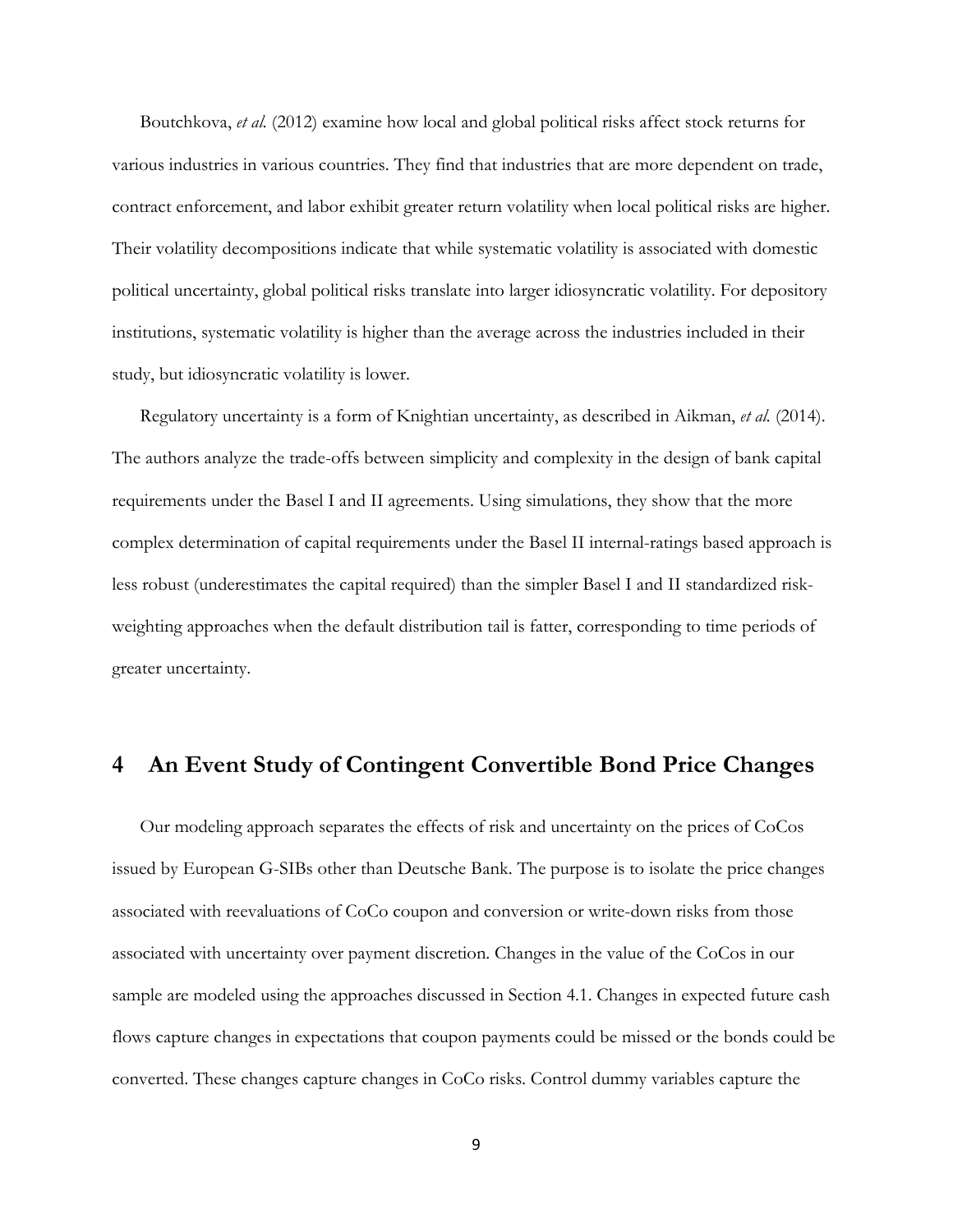effects of uncertainty on CoCo prices not specifically related to CoCos; namely, the unexpected 2016 losses announced by both Deutsche Bank and Credit Suisse. These events were reported in the financial press as negative information signals about future prospects for Europe's banking industry in general. Event dummy variables capture the price effects of four press releases issued by Deutsche Bank. These press releases related specifically to Deutsche Bank's willingness and ability to make its upcoming CoCo coupon payments.

#### 4.1 Modeling CoCo Values

There are three major approaches to modeling the value of CoCos. Wilkens and Bethke (2014) provide a good comparison and empirical assessment of these approaches, which include a structural model, an equity derivatives model, and a credit derivatives model. They find an equity derivatives model most practical for the pricing and risk management of CoCos. De Spiegeleer and Schoutens (2011) provide an in-depth discussion and application of the equity derivatives modeling approach to the valuation of CoCos. We use their model for our subsample of equity-conversion CoCos. For the full sample, which includes write-down bonds as well as equity-conversion bonds, we find a probability-weighted cash flow model captures bond price changes better. For the probabilityweighted cash flow approach, we follow the methodology outlined in Buergi (2013).

To simplify the analysis, the following assumptions are made in applying both modeling approaches:

- CoCos are valued to their first call date, consistent with industry practice. CoCos typically have a fixed coupon rate for the first five years, at which point the bond can be called or the coupon rate reset. Many recently issued CoCos are essentially perpetual with specified call schedules;
- A coupon payment is made on the first call date based on the original interest rate;

10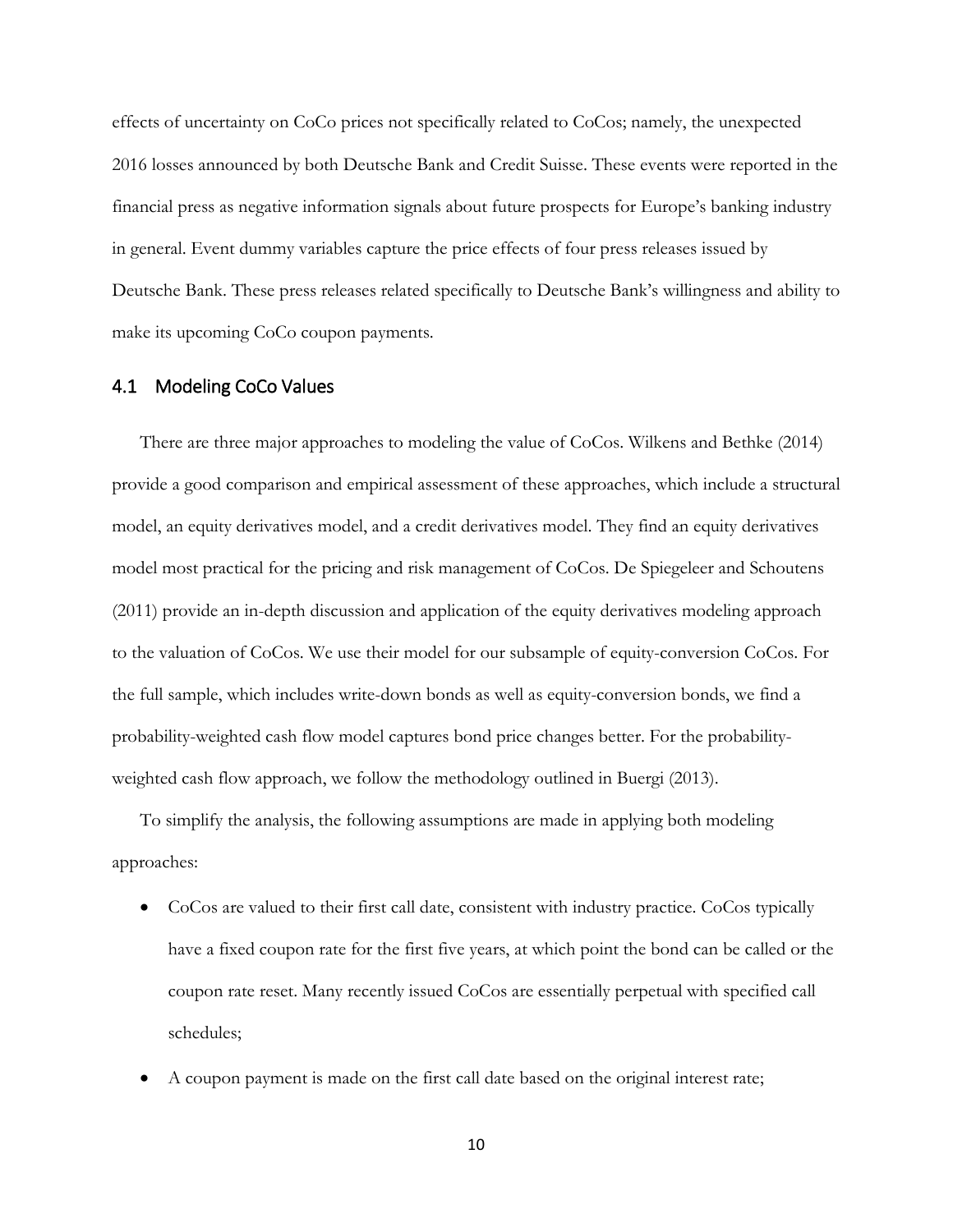- The issuer will make coupon payments unless a trigger event occurs. CoCo issuers usually have complete discretion in terms of making their interest payments. However, considering the reputation risks, it is assumed that no issuer will choose not to make a coupon payment;
- To simplify the modeling, if a bond is converted or written down, we assume it is done so completely. For both equity-conversion and write-down CoCos, it is possible the issuer will only partially convert or write down the principal of the bond, resulting in a potential partial bond redemption at maturity/call;
- If a bond is converted or written down, it is assumed to be permanent. In reality, write-down CoCos can have a write-up/write-back feature that provides the issuer flexibility to write up the instrument after a trigger event occurs; and
- A zero percent discount rate is used to calculate the present value of future cash flows. A risk-free discount rate is appropriate given that default risk is accounted for in the numerator. While European Central Bank policy rates were negative and declining during the time period of investigation, it may be that negative interest rate environments induce unexpected changes in investors' required returns.

**An Equity Derivatives Approach.** The De Spiegeleer and Schoutens (2011) equity derivatives model has a closed-form solution (see **Appendix**). A CoCo bond is priced as a standard corporate coupon bond with two types of options: 1) a knock-in forward to calculate the equity-conversion value should a trigger event occur, and 2) binary down-in options to account for the lost coupon bond payments if a trigger event occurs. The knock-in forward represents a long position in a knock-in call and a short position in a knock-in put (both options share the same strike price and barrier). The knock-in forward represents the situation in which the investor receives forwards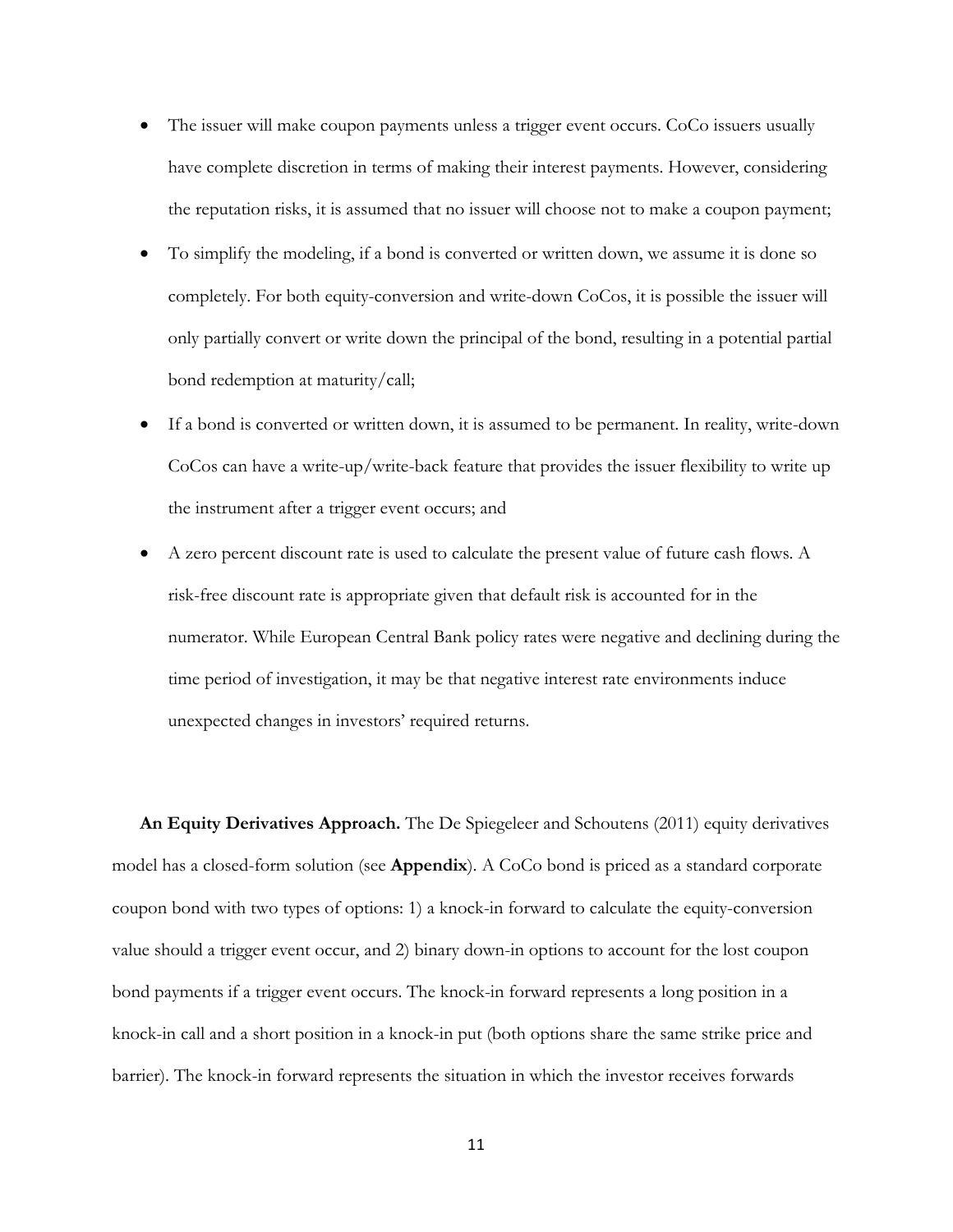(warrants) in the case of a trigger event, which is different than receiving shares. Receiving shares implies voting rights.

**A Probability-Weighted Cash Flow Model.** The value of the bond is the sum of the expected future coupon and principal payments up to and including the first call date. The discount rate used to find the present value of each future payment is zero. We use a Monte Carlo simulation with 10,000 iterations at each pricing date. To model the triggering of an event, five-year senior CDS spreads were obtained from Bloomberg for each pricing date and a probability of default (pd) is calculated using the formula (Chan-Lau, 2006):

$$
pd = \frac{CDS \times (1+r)}{1-rr}
$$

$$
r
$$
 = the risk-free rate = 0;  
 $r$  = recovery rate = 0.14.<sup>2</sup>

With the calculated probability of default, and assuming a standard normal distribution, default thresholds are determined using the normal inverse cumulative distribution function. Then, for each pricing date, 10,000 randomly generated values are drawn from a standard normal distribution for each coupon date from the first coupon payment to the last coupon date at the first call date. If the randomly generated value at a coupon payment date is less than the default threshold, then this is assumed to be a trigger event (issuer goes below CET1 trigger threshold or supervisor activates a discretionary trigger). The bond is written down 100 percent and all coupon payments from that point forward are assumed to be zero and the bond redemption value is zero. All calculated cash

l

<span id="page-13-0"></span> $2$  The recovery rate is fixed ((see Moody's Investors Service, 2016).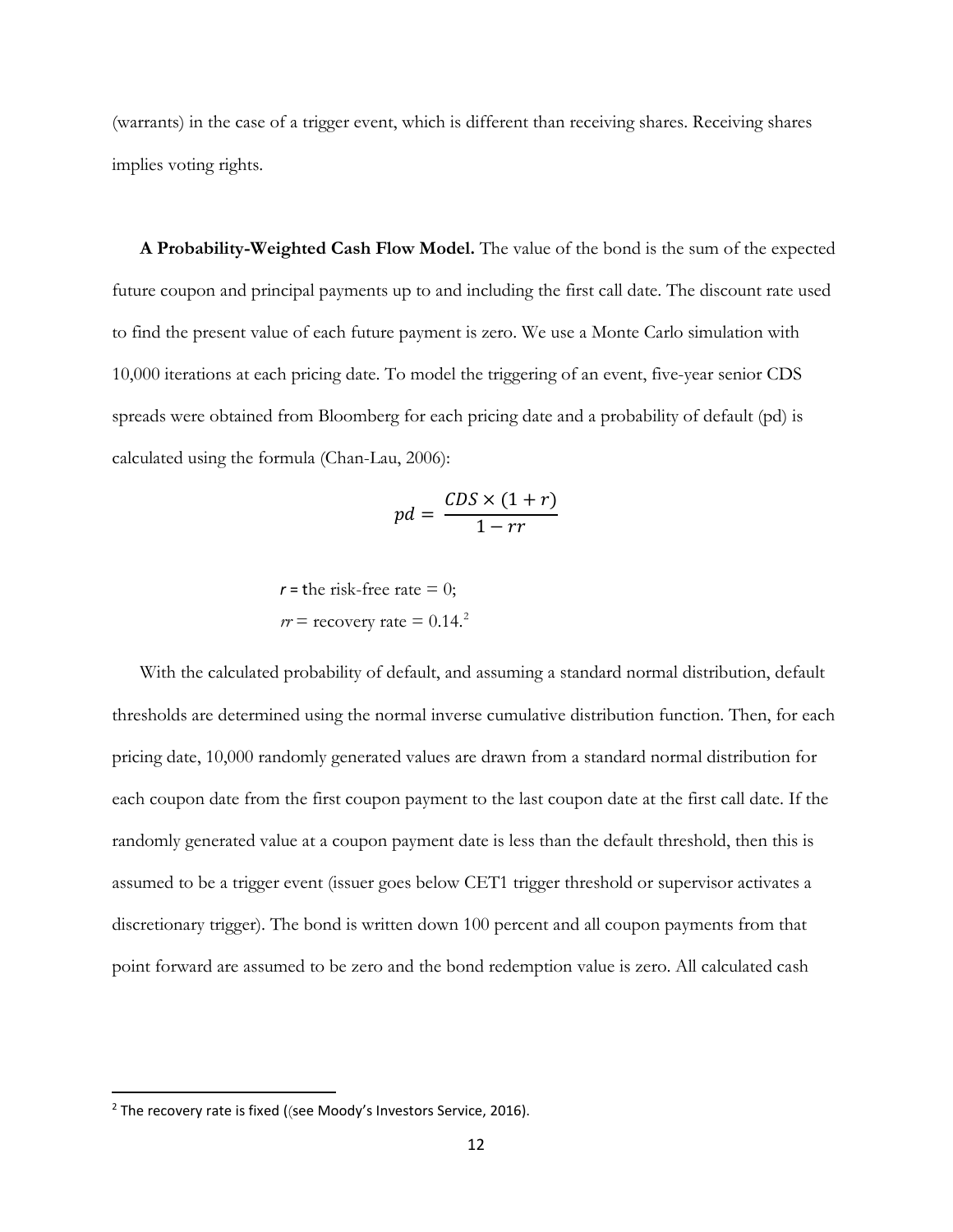flows (whether zero or not) are then summed to get a total bond price for that iteration and then averaged over all iterations to get a price representative for that pricing date.

**Comparing the Results of the Two Modeling Approaches.** Daily spreads between modeled values and market quoted prices of an equity-conversion CoCo issued by HSBC are shown in **Figure 4**. These spreads are representative of those for other equity-conversion CoCos in the sample. The equity derivatives modeled values had larger spreads relative to prices than the probability-weighted cash flow modeled values before and after the February 2016 event window. However, during Feb. 4-8, the equity derivatives modeled values had lower spreads than the probability-weighted cash flow modeled values. This suggests the equity derivatives model captured more of the price volatility associated with Deutsche Bank's first press release on Feb. 8 in revised estimates of default risk than did the probability-weighted cash flow model. There is a significant price discount neither model accounts for over the time period of investigation.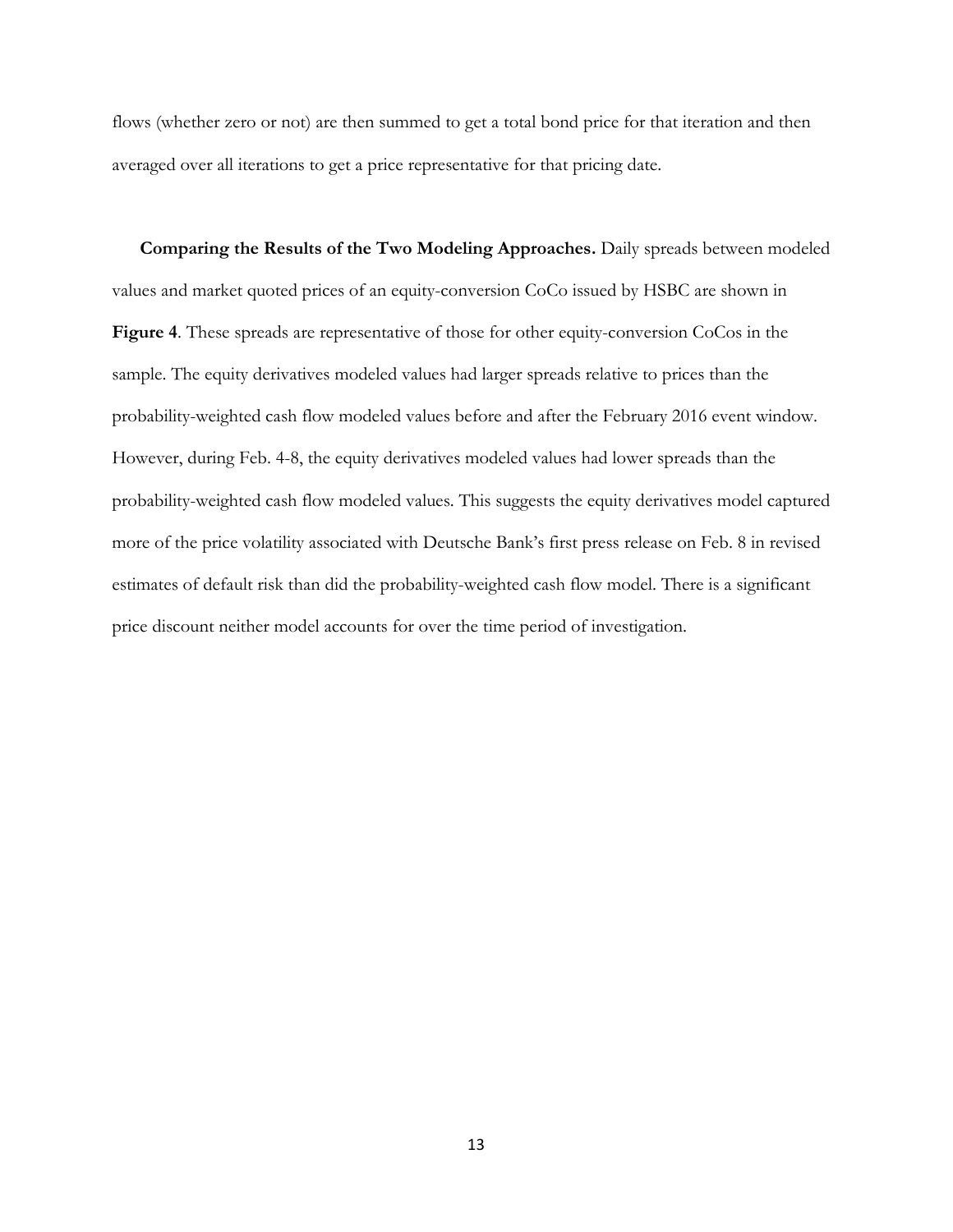

**Figure 4. Spread of Modeled Values Over Prices for HSBC's CoCo Over Time Period of Investigation**

#### 4.2 Sample Selection

l

Eleven European G-SIBs and one former G-SIB had euro-denominated CoCos outstanding as of January 2016. Bonds issued after March 2015 are excluded to ensure there are at least 200 trading days before the start of the Feb. 8, 2016, event window.<sup>[3](#page-15-0)</sup> Due to liquidity and pricing concerns, trading days when 10 or more markets were closed across Europe were excluded. Bonds issued by

<span id="page-15-0"></span><sup>&</sup>lt;sup>3</sup> We followed the approach used in Brown and Warner (1985), except we reduced the number of trading days before the start of the event window from 244 to 200 as a compromise between our goals of maximizing sample size and maintaining our appeal to the central limit theorem.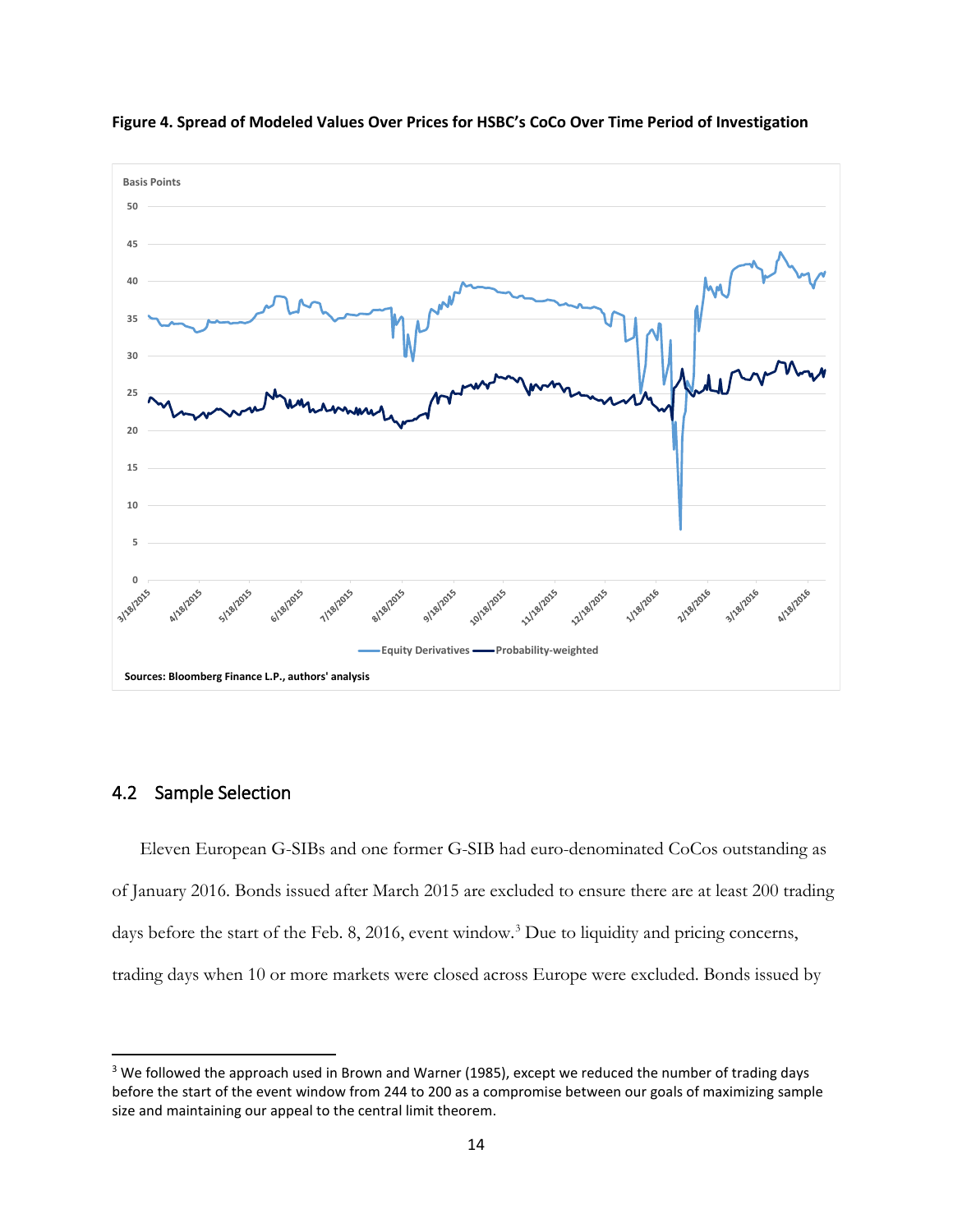BNP Paribas, ING, and the Royal Bank of Scotland were issued in April 2015 or later, and so are not included in the sample. Excluding Deutsche Bank, this leaves eight bonds in the final peer group sample. For G-SIBs with more than one euro-denominated CoCo issue meeting our criteria, we chose the issue with the fewest unchanged quotes from one day to the next.<sup>[4](#page-16-0)</sup> The sample is a balanced mix of equity-conversion and write-down types. Most of the bonds have CET1 triggers of 5.125 percent, the minimum level required for a CoCo to qualify as AT1 capital under Basel III (see Avdjiev, Kartasheva, and Bogdanova, 2003). The median coupon rate is 6.5 percent, while the median first call date is 5.5 years after Feb. 1, 2016 (authors' analysis of CreditSights, 2016).

Summary statistics of the probability-weighted cash flow modeled values and quoted market prices of the CoCos in the final sample are shown in **Figure 5**. Changes in bond prices and values are calculated by taking the natural logarithm of the current trading day value divided by the previous trading day value. Modeled value changes under-predict price changes in some cases, but over-predict price changes in others. There does not appear to be a pattern of over- or underprediction in relation to the bonds' characteristics.

<span id="page-16-0"></span> <sup>4</sup> Less liquid bond issues exhibited more unchanged or "stale" quotes suggesting the bonds traded less frequently. In our final sample of eight bonds, four bonds had no unchanged daily quotes, three bonds had one unchanged daily quote, and one bond had two unchanged daily quotes.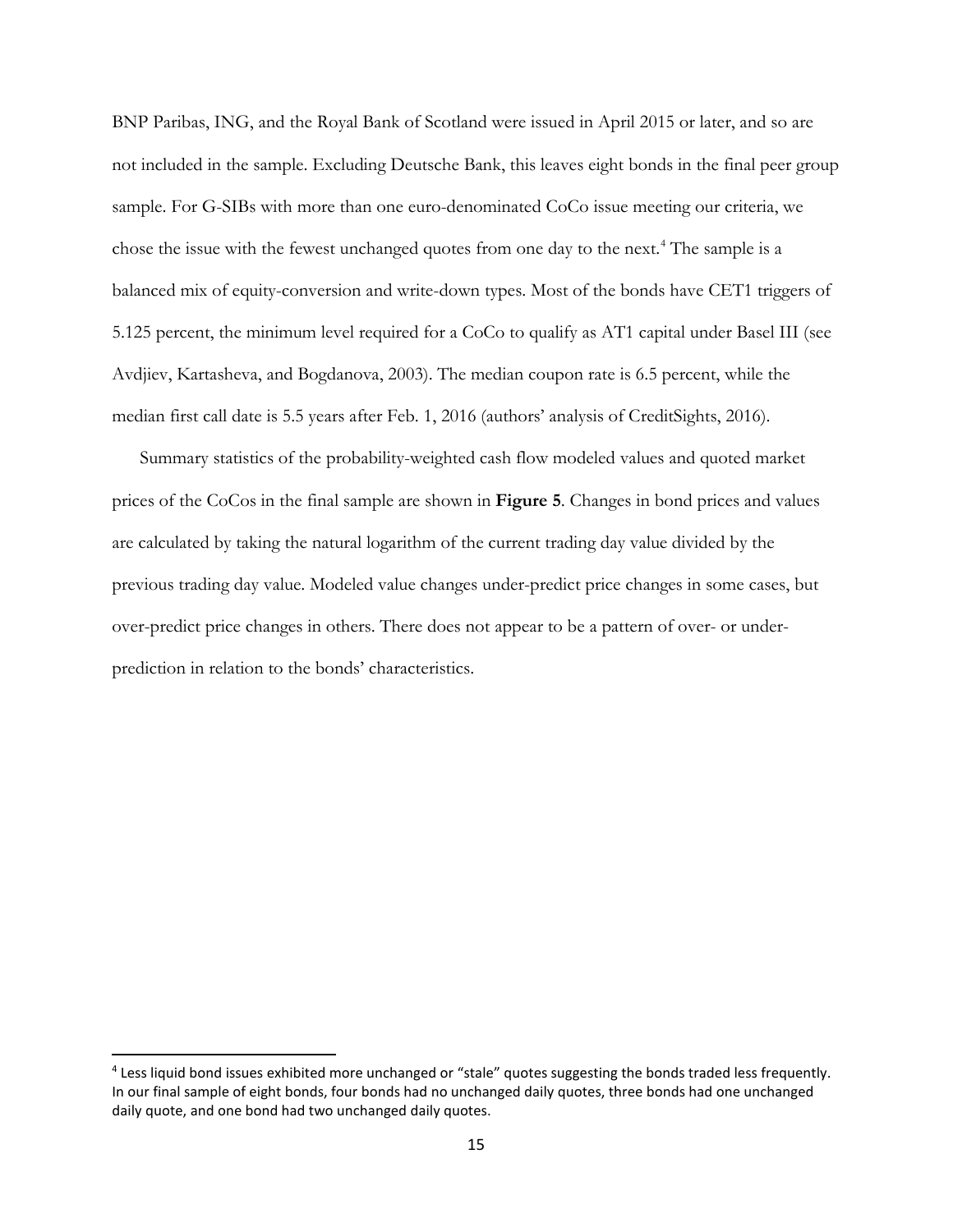| <b>G-SIB</b> | <b>BBVA</b> |          | <b>Barclays</b>  |          | <b>Credit Agricole</b> |          | <b>HSBC</b> |          |  |
|--------------|-------------|----------|------------------|----------|------------------------|----------|-------------|----------|--|
|              | Modeled     |          | Modeled          |          |                        | Modeled  | Modeled     |          |  |
| Change       | Price       | Value    | Price            | Value    | Price                  | Value    | Price       | Value    |  |
| Median       | $-0.038$    | $-0.075$ | $-0.041$         | $-0.025$ | $-0.003$               | $-0.058$ | $-0.033$    | $-0.008$ |  |
| Mean         | $-0.054$    | $-0.038$ | $-0.047$         | $-0.050$ | $-0.032$               | $-0.029$ | $-0.054$    | $-0.029$ |  |
| Std Dev      | 0.903       | 1.019    | 0.747            | 0.793    | 0.676                  | 1.029    | 0.678       | 0.680    |  |
| <b>G-SIB</b> | Santander   |          | Societe Generale |          | <b>UBS</b>             |          | Unicredit   |          |  |
|              | Modeled     |          | Modeled          |          | Modeled                |          | Modeled     |          |  |
| Change       | Price       | Value    | Price            | Value    | Price                  | Value    | Price       | Value    |  |
| Median       | $-0.051$    | $-0.090$ | $-0.003$         | $-0.054$ | 0.006                  | $-0.025$ | $-0.081$    | $-0.081$ |  |
| Mean         | $-0.065$    | $-0.057$ | $-0.026$         | $-0.014$ | $-0.017$               | $-0.021$ | $-0.088$    | $-0.045$ |  |
|              |             |          |                  |          |                        |          |             |          |  |

**Figure 5. Summary Statistics for Changes in Sample Bond Prices and Modeled Values**

Note: Change measured as one hundred times the natural log of the current trading day value over the previous trading day value. Each bond has 269 observations. Sources: Bloomberg Finance L.P., authors' analysis

#### 4.3 Panel Regression Model and Hypotheses

The regression model is specified as follows:

$$
\ln \frac{quote_{i,t}}{quote_{i,t-1}} = \ln \frac{modeled_{i,t}}{modeled_{i,t-1}} + C1_t + C2_t + C3_t + D1_t + D2_t + D3_t + D4_t.
$$

Daily CoCo quoted price changes are modeled as a function of changes in their probabilityweighted cash flows. For the equity-conversion subsample, we also run the panel regressions substituting modeled changes computed using the equity derivatives approach for the probabilityweighted cash flow approach. The bonds are equally weighted in the peer group portfolio. There are 269 observations per bond, so the panel is balanced.

We expect a positive relationship between CoCo quoted price changes and modeled value changes. These changes reflect changes in default risk captured by CDS spreads. CDS spreads, in turn, capture changes in bank default risk including, but not limited to, reevaluations of CoCo bond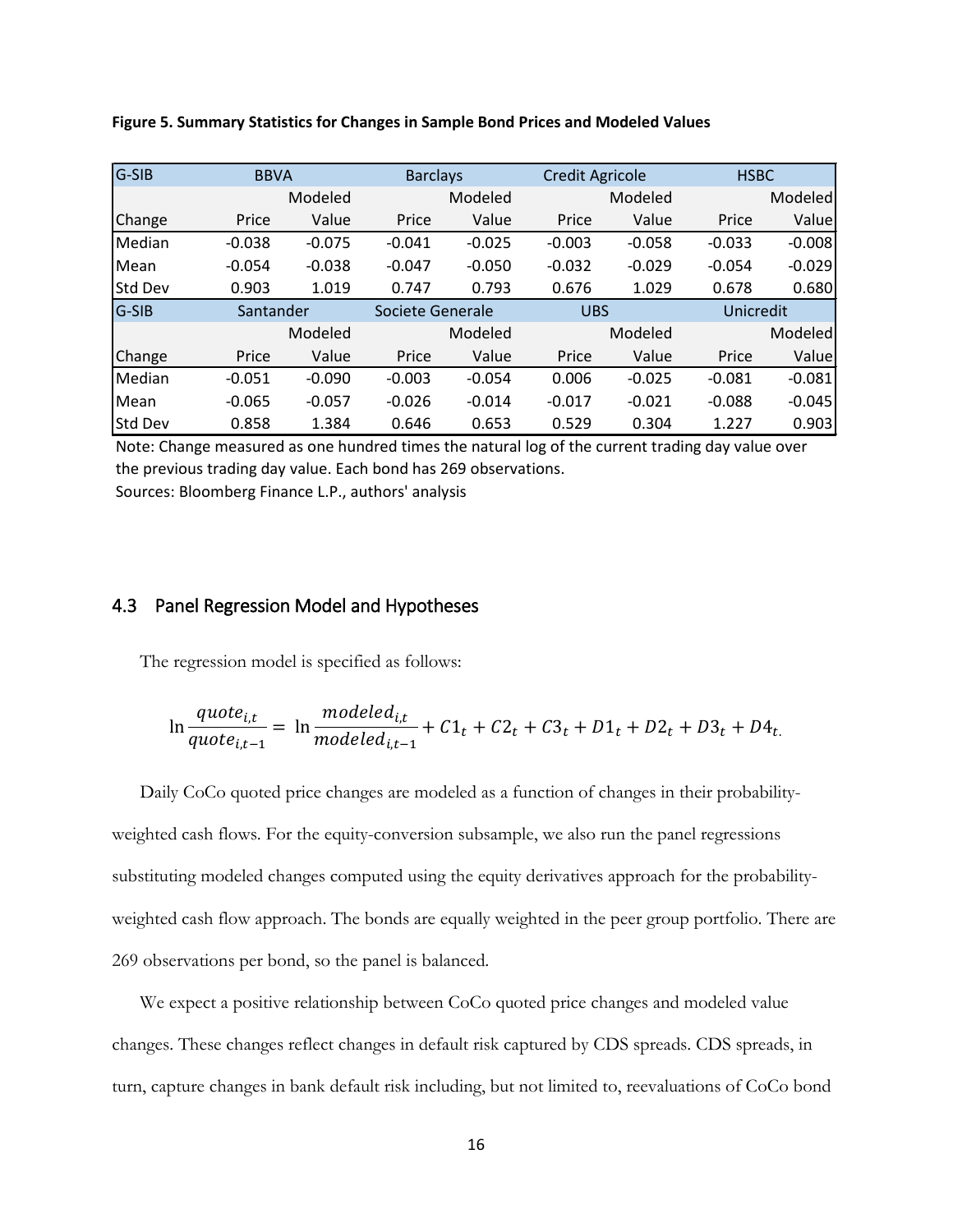coupon and write-down risks. This variable captures the CoCo bond coupon and write-down risks that can be readily quantified by valuation models. We do not expect a one-to-one relationship since the model does not account for interest rate changes.

**Controls.** Given the large stock and bond market impacts of the Deutsche Bank and Credit Suisse 2015 earnings releases, control dummy variables are included for those events in some model specifications. We include both the preliminary and final 2015 earnings releases by Deutsche Bank since both contained new information relevant to expected CoCo payouts. We expect a negative relationship given the unexpectedly large losses reported. These losses potentially signaled poor prospects for Europe's banking industry and future cash flows to all CoCo investors.

Differences between the equity-conversion and write-down bond types in the full sample are tested using a control dummy variable that takes on a value of one if the bond is the write-down type. We do not attempt to distinguish any potential pricing differences between temporary partial write-down and permanent full write-down bond types.

**Event Windows.** One-day and two-day event windows capture the information effects of the four Deutsche Bank press releases relevant to their CoCo coupon payment risk. The press event dummy variables are expected to capture CoCo-specific Knightian uncertainty as opposed to reassessments of default risk priced via changes in CDS spreads captured by the cash flow models. Two-day windows are used to account for the possibility the timing of the press release did not allow for the information to be fully incorporated into quoted market prices that same day.

**Hypotheses.** Deutsche Bank's press releases could be expected to reduce its own CoCo bondholders' uncertainty about future cash flow risks, but they could not necessarily be expected to influence the peer group bondholders' uncertainty. In the case of Press 1, none of these other G-SIBs are subject to uncertainty regarding the application of German GAAP to the determination of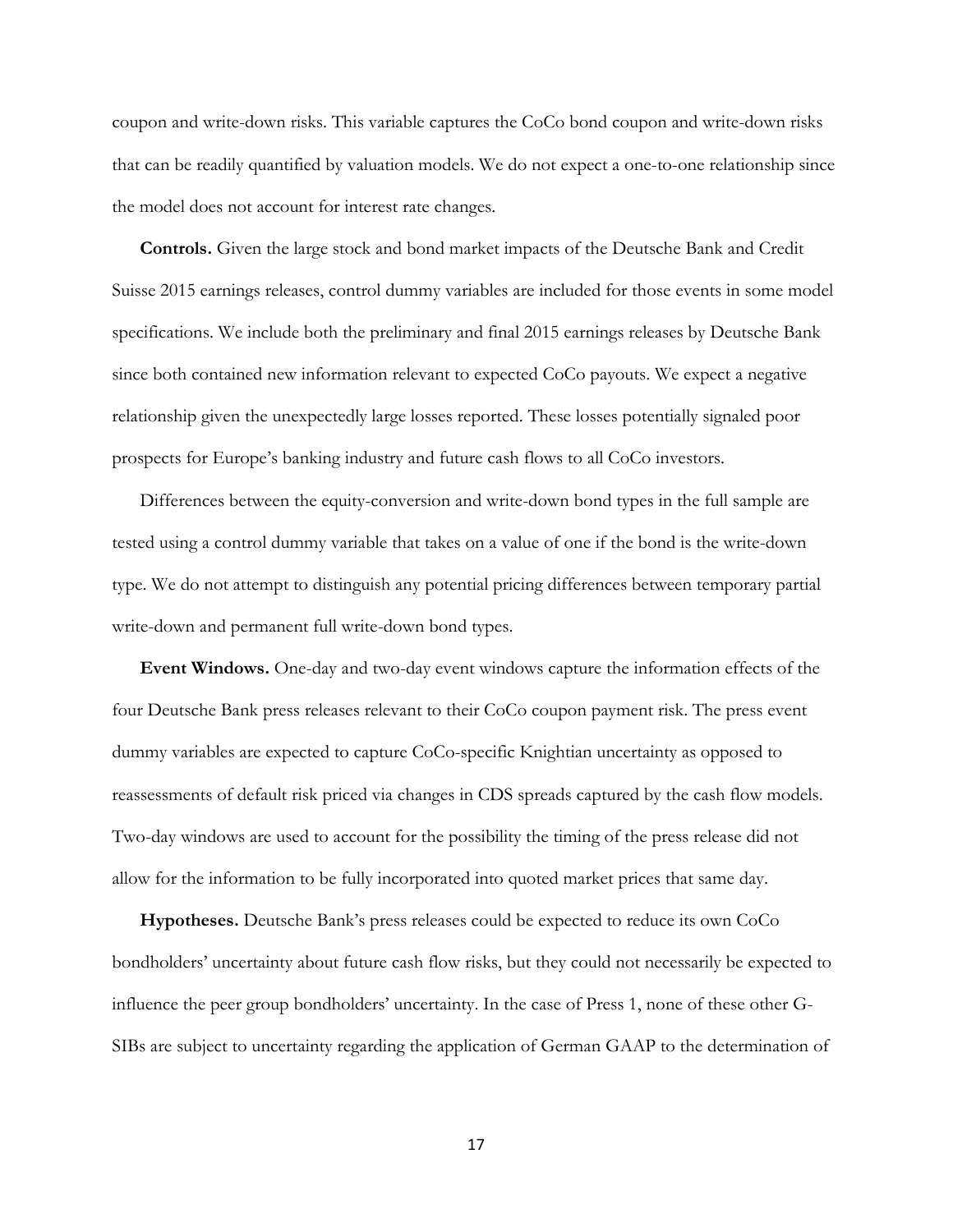ADI. For Press 2-4, Deutsche Bank's reduction of its debt payment obligations would not affect the

peer group's expected CoCo cash flows. For the four events, our null hypotheses are:

Press 1  $H_0$ : There is no relationship between the peer group's CoCo price changes and Deutsche Bank's clarification of its AT1 payment capacity.

Press 2 H<sub>0</sub>: There is no relationship between the peer group's CoCo price changes and Deutsche Bank's announcement of a tender offer to buy back euro-denominated and U.S. dollar-denominated debt.

Press 3 H<sub>0</sub>: There is no relationship between the peer group's CoCo price changes and Deutsche Bank's announcement of the preliminary results of its tender offer to buy back eurodenominated debt.

Press 4 H<sub>0</sub>: There is no relationship between the peer group's CoCo price changes and Deutsche Bank's announcement of the preliminary results of its tender offer to buy back U.S. dollar-denominated debt.

A statistically significant positive or negative relationship would provide evidence of uncertainty

effects for other European G-SIBs.

Positive effects could result from Press 1 if it was perceived as heralding more information disclosure by other European G-SIB CoCo issuers about their willingness and ability to make future coupon payments. Positive effects could similarly result from Press 2 if CoCo investors thought Deutsche Bank's tender offer would potentially be emulated by other CoCo issuers should their coupon payments be called into question. Press 3-4 could have positive effects if the preliminary results of the debt buy backs signaled investor confidence in the CoCo market or a greater likelihood of successful tender offers by other European G-SIBs.

Negative effects from Deutsche Bank's efforts to signal its willingness and ability to make CoCo coupon payments could result from a rise in investor uncertainty or risk aversion. Although the first press release was meant to clear up some of the investor confusion over Deutsche Bank's ADI, it may have also raised concerns among other banks' CoCo investors that there were CoCo risks they did not fully understand or account for.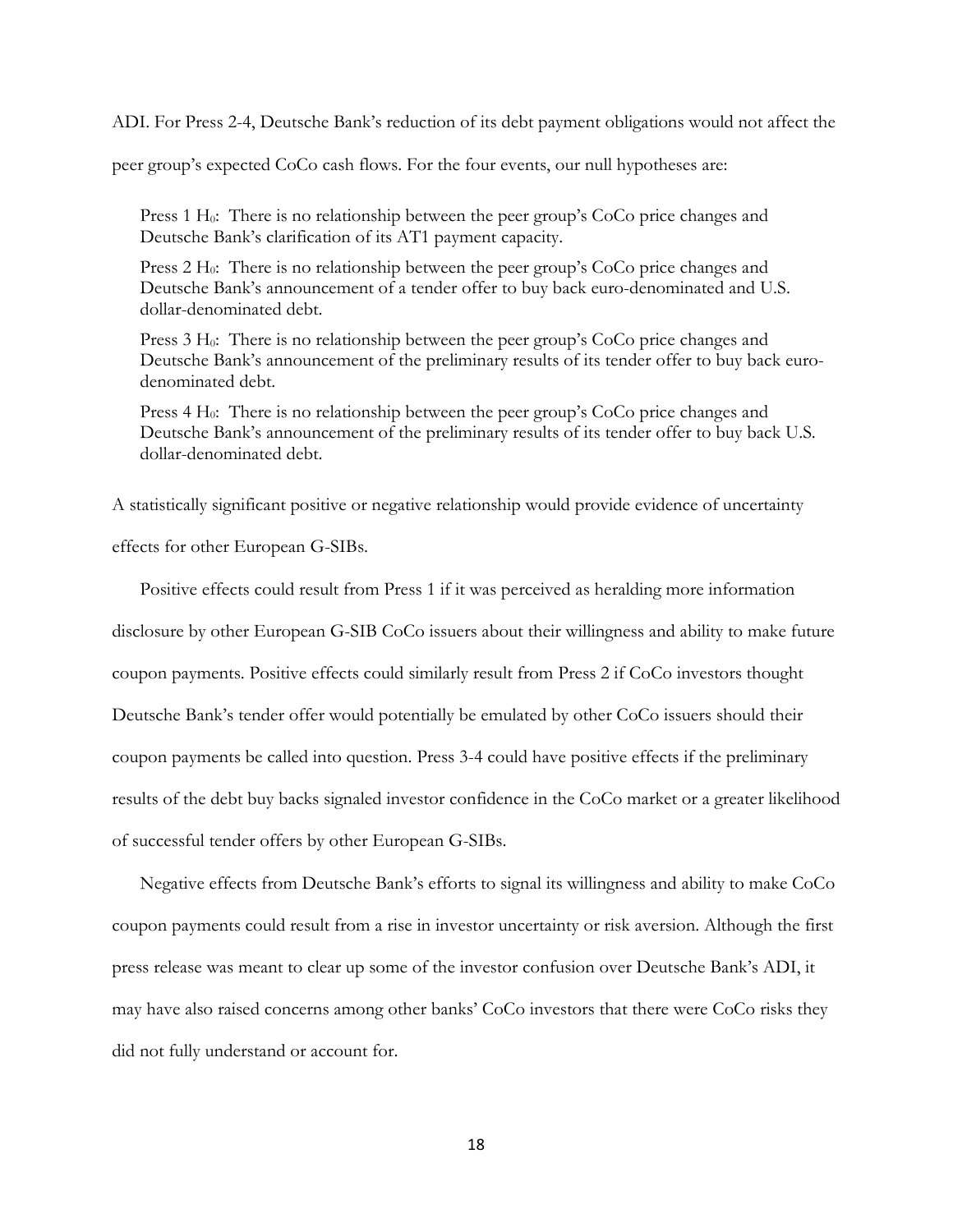## **5 Findings**

The event study results for the full sample using the probability-weighted cash flow valuation method are shown in **Figure 6**. More than 40 percent of changes in quoted CoCo prices can be explained by changes in their probability-weighted cash flow values at a 95-percent confidence level. There appears to be no difference between the equity-conversion and write-down bonds within the sample based on the economically and statistically insignificant coefficient on the write-down dummy variable.

| Panel             |          |            |         | <b>Stock</b> |         |          |          |          |          |          |          |                |
|-------------------|----------|------------|---------|--------------|---------|----------|----------|----------|----------|----------|----------|----------------|
| <b>Regression</b> | Event    |            | Modeled | Index        | Write   | Earnings | Earnings | Earnings | Press    | Press    | Press    | Press          |
| Technique         | Window   | Adj. $R^2$ | Change  | Change       | Down    | 1        | 2        | 3        |          | 2        | 3        | $\overline{4}$ |
| Pooling           | $1$ -dav | 0.314      | 0.473   |              | 0.000   |          |          |          | $-1.432$ | $-0.272$ | $-0.844$ | 0.100          |
|                   |          |            | (8.628) |              | (0.380) |          |          |          | (8.978)  | (2.858)  | (24.914) | (2.351)        |
| Pooling           | $2$ -day | 0.395      | 0.429   |              | 0.000   |          |          |          | $-2.466$ | 1.029    | $-1.209$ | 0.345          |
|                   |          |            | (7.801) |              | (0.448) |          |          |          | (3.851)  | (1.161)  | (4.851)  | (1.873)        |
| <b>Fixed</b>      | 2-day    | 0.392      | 0.429   |              |         |          |          |          | $-2.466$ | 1.029    | $-1.209$ | 0.345          |
|                   |          |            | (7.801) |              |         |          |          |          | (3.851)  | (1.161)  | (4.852)  | (1.874)        |
| Pooling           | 2-day    | 0.410      | 0.418   |              |         | $-0.664$ | 0.070    | $-1.028$ | $-2.495$ | 1.034    | $-1.228$ | 0.342          |
|                   |          |            | (7.553) |              |         | (1.173)  | (0.693)  | (5.107)  | (3.961)  | (1.164)  | (4.855)  | (1.811)        |
| Pooling           | 2-day    | 0.492      | 0.295   | 0.144        |         |          |          |          | $-2.004$ | 0.593    | $-0.955$ | 0.323          |
|                   |          |            | (6.145) | (5.451)      |         |          |          |          | (3.361)  | (0.585)  | (3.717)  | (1.404)        |

Figure 6. Event Study Results for Full Sample of European G-SIB CoCos

Sources: Bloomberg Finance L.P., authors' analysis Note: For all models, the F-test did not reject null of OLS pooling versus fixed effects for peer models; the Breusch-Pagan Lagrange multiplier test did not reject null of OLS pooling versus random effects; intercept terms (not shown) are insignificant; fixed effects (not shown) are insignificant; Student's t-statistics shown are based on standard errors corrected for heteroskedasticity, serial correlation, and cross-sectional dependence. Modeled change and stock price change are measured as the natural logorithm of the current value divided by the previous value. Earnings 1 is a dummy variable that takes on a value of 1 on the date of Deutsche Bank's preliminary 2015 earnings release, and is zero otherwise. Earnings 2 is the dummy variable for Deutsche Bank's final 2015 earnings release. Earnings 3 is the dummy variable for Credit Suisse's 2015 earnings release. Press 1-4 are the dummy variables corresponding to the dates of Deutsche Bank's press releases described in Figure 6. Coefficients on control and press dummy variables are transformed using the equation 100[exp(coefficient) - 1]. Coefficients in boldface type are statistically significant at the 5% level using a two-tailed test, all others are insignificant at a 5% level. Balanced panels of 269 observations per bond; eight bonds in full sample.

Comparing the results for the one-day and two-day event windows shows that it took two days for the effects of Press 1 to be fully incorporated into CoCo prices. The peer group panel of CoCo prices declined by a statistically significant 1.4 percent over one day and 2.5 percent over two days at a five percent level. As a result, we reject the null hypothesis that Deutsche Bank's announcement of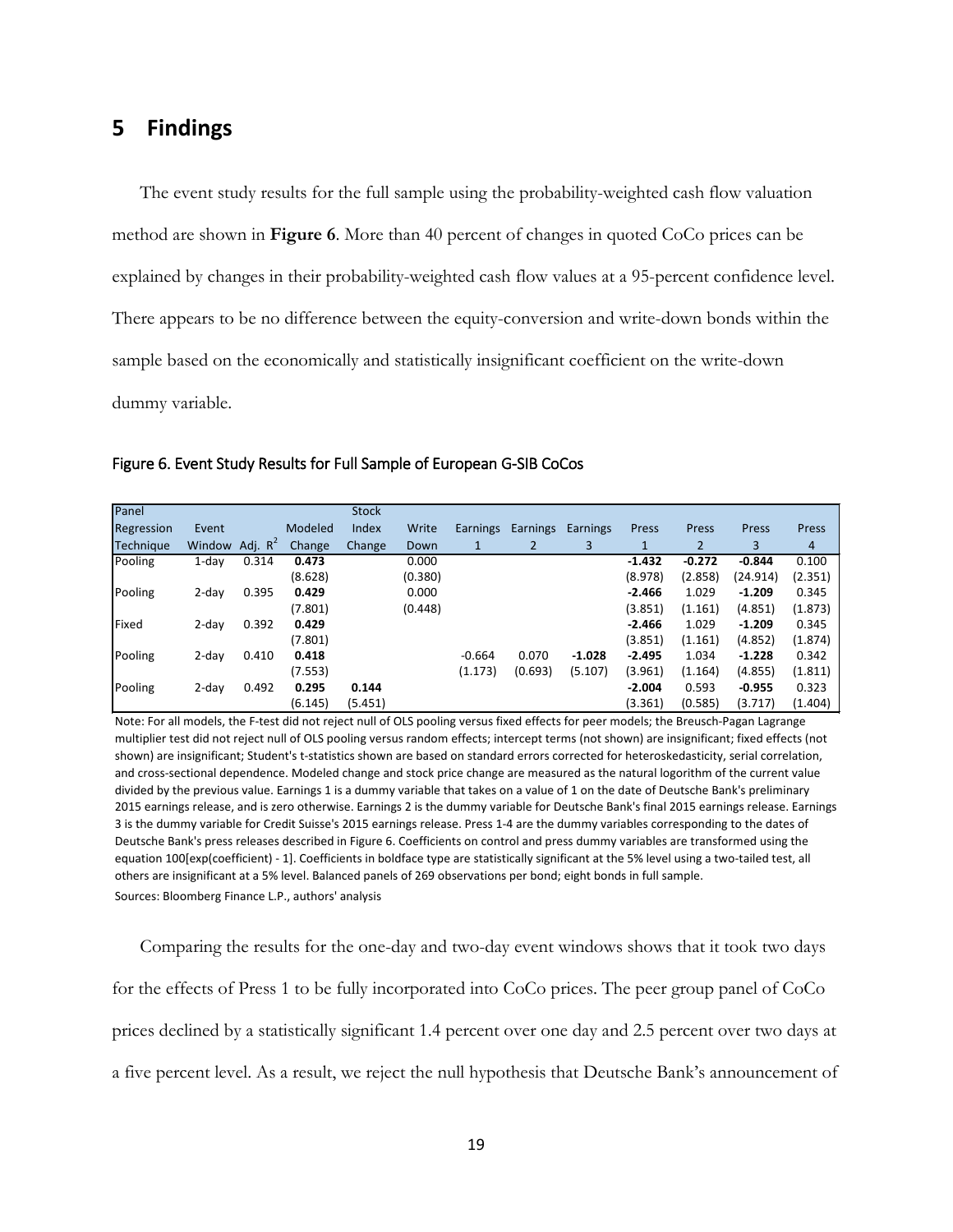its AT1 payment capacity had no effect on other European G-SIBs' AT1-qualifying CoCos. The announcement had a small, but significant negative effect on the prices of European G-SIB CoCos consistent with the presence of Knightian uncertainty that was not abated by Deutsche Bank's announcement.

As a check on our results, we also include the change in the European Bank Stoxx Index as a control variable in one OLS pooling model specification. This control variable diminishes the explanatory value of our modeled CoCo value changes, but together with the modeled changes, explains 43.9 percent of the price changes. This version of the model suggests a lower bound of -2.0 percent for the Press 1 effect on the peer group's CoCo bond prices.

For Press 2, there is a statistically significant 0.3 percent decline in the peer group's CoCo prices on the release date, but no significant price change over two days. One possible explanation is that market participants viewed Deutsche Bank's tender offer to repurchase some of its outstanding debt as a negative signal of the future value of CoCo bonds in general, but the effect was ephemeral. Therefore, we do not reject the null hypothesis that Deutsche Bank's debt buyback offer had no effect on the CoCo prices of the other European G-SIBs.

Press 3 and Press 4 had very different reactions. Press 3 is associated with the preliminary results of the tender offer to buy back euro-denominated debt. Although participation was weak, Deutsche Bank did not accept all the bonds tendered. This produced a statistically significant price decline of 1.0-1.2 percent over two days. As a result, we reject the null hypothesis of no relationship between the peer group's CoCo price changes and Deutsche Bank's announcement of the preliminary results of its tender offer to buy back euro-denominated debt.

The U.S. dollar-denominated debt buyback also had weak participation, but all the bonds tendered were accepted by Deutsche Bank. There was no significant market reaction to this Press 4 event. As a result, we do not reject the null hypothesis of no relationship between the peer group's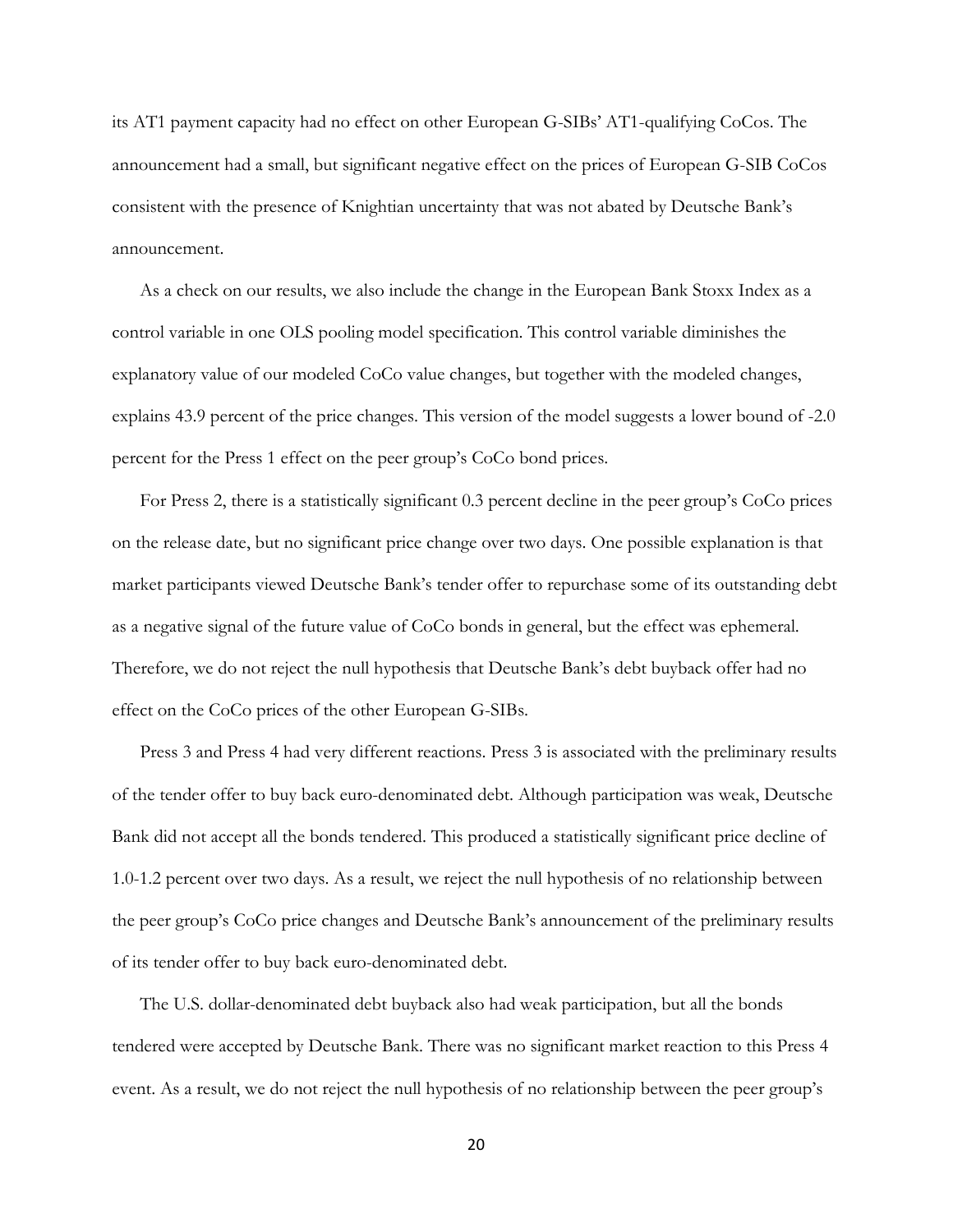CoCo price changes and Deutsche Bank's announcement of the preliminary results of its tender offer to buy back U.S. dollar-denominated debt.

There are a couple of possible explanations for the difference in results for Press 3 and Press 4. Deutsche Bank's fourth press release stated, "The relatively low investor participation in the public tender offers for both the euro- and U.S. dollar-denominated securities tendered reflects improved market sentiment and an investor preference to retain exposure to Deutsche Bank." However, in combination with the negative market reaction to Press 3, the bank's failure to accept all the eurodenominated securities tendered (see details in **Figure 1**) undercuts that assertion. It is also the case our sample includes only euro-denominated bonds.

A comparison of the equity-conversion subsample results using the cash flow modeled changes to the equity derivatives modeled changes shows that the cash flow model provides more explanatory power than the equity derivatives model (see **Figure 7**). This can be seen in a comparison of the adjusted R-squared values for the two types of models. The pooled OLS regressions using the cash flow modeled CoCo value changes explain 31.3-41.7 percent of CoCo price changes, similar to the regressions for the full sample. The pooled OLS regressions using the equity derivatives modeled changes explain a lesser 16.3-28.0 percent of CoCo price changes. Equity derivatives modeled values explain only 8.4-11.2 percent of changes in quoted CoCo prices, while the cash flow modeled values explain 38.5-44.6 percent.

21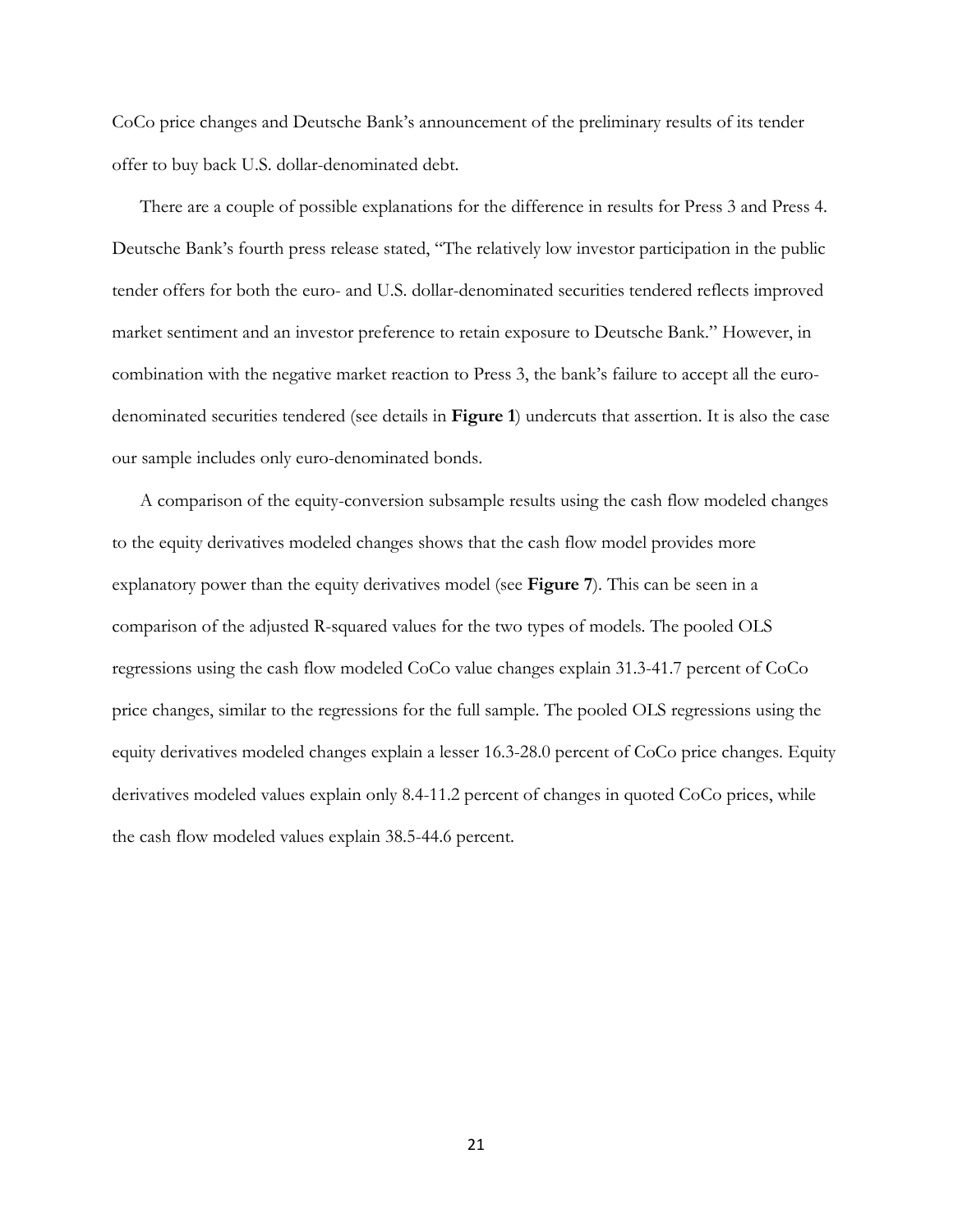|                   | Event    |            | Modeled |          |                    |                    |                    |
|-------------------|----------|------------|---------|----------|--------------------|--------------------|--------------------|
| <b>Model</b>      | Window   | Adj. $R^2$ | Change  | Press 1  | Press <sub>2</sub> | Press <sub>3</sub> | Press <sub>4</sub> |
| Equity derivative |          | 0.163      | 0.112   |          |                    |                    |                    |
|                   |          |            | (5.753) |          |                    |                    |                    |
| <b>ICash flow</b> |          | 0.313      | 0.446   |          |                    |                    |                    |
|                   |          |            | (8.978) |          |                    |                    |                    |
| Equity derivative | $1$ -day | 0.194      | 0.107   | $-2.018$ | $-0.708$           | $-0.935$           | $-0.036$           |
|                   |          |            | (5.296) | (12.974) | (3.827)            | (19.328)           | (0.516)            |
| Equity derivative | $2$ -day | 0.280      | 0.084   | $-2.566$ | 1.084              | $-1.618$           | 0.744              |
|                   |          |            | (4.602) | (8.853)  | (0.953)            | (3.544)            | (1.443)            |
| <b>Cash flow</b>  | $1$ -day | 0.325      | 0.429   | $-1.174$ | $-0.421$           | $-0.907$           | 0.002              |
|                   |          |            | (8.221) | (6.009)  | (4.379)            | (24.993)           | (5.638)            |
| lCash flow        | $2$ -day | 0.417      | 0.385   | $-2.514$ | 0.916              | $-1.441$           | 0.458              |
|                   |          |            | (7.305) | (3.031)  | (0.999)            | (4.020)            | (2.365)            |

#### **Figure 7. Event Study Results for European G-SIB Equity-Conversion Subsample**

For all models: the F-test did not reject null of OLS pooling versus fixed effects for peer models; Breusch-Pagan Lagrange multiplier test did not reject null of OLS pooling versus random effects; intercept terms (not shown) are insignificant; Student's t-statistics shown are based on standard errors corrected for heteroskedasticity, serial correlation, and cross-sectional dependence. Modeled change is measured as the natural logorithm of the current value divided by the previous value. Events 1-4 are the dummy variables corresponding to the events described in Figure 6. Coefficients on the event dummy variables are transformed using the equation 100[exp(coefficient) - 1]. Coefficients in boldface type are statistically significant at the 5% level using a two-tailed test, all others are insignificant at a 5% level. Balanced panels of 269 observations per bond; four bonds in equity conversion subsample.

Sources: Bloomberg Finance L.P., authors' analysis

Press 1-4 effects for the subsample over the one-day and two-day event windows are very similar to those for the full sample. Press 1 has a statistically significant negative 2.5 percent effect on the peer group's CoCo prices over two days. Press 2 has only an ephemeral effect on the equityconversion subsample's prices. Press 3 resulted in about a 1.5 percent decline in equity-conversion CoCo prices over two days. The Press 4 results are slightly different. There is a very small, but statistically significant decline over one day using the cash flow modeled values. However, the effect is insignificant over the two-day window. Overall, there does not appear to be evidence of different effects for equity-conversion versus write-down types of CoCos.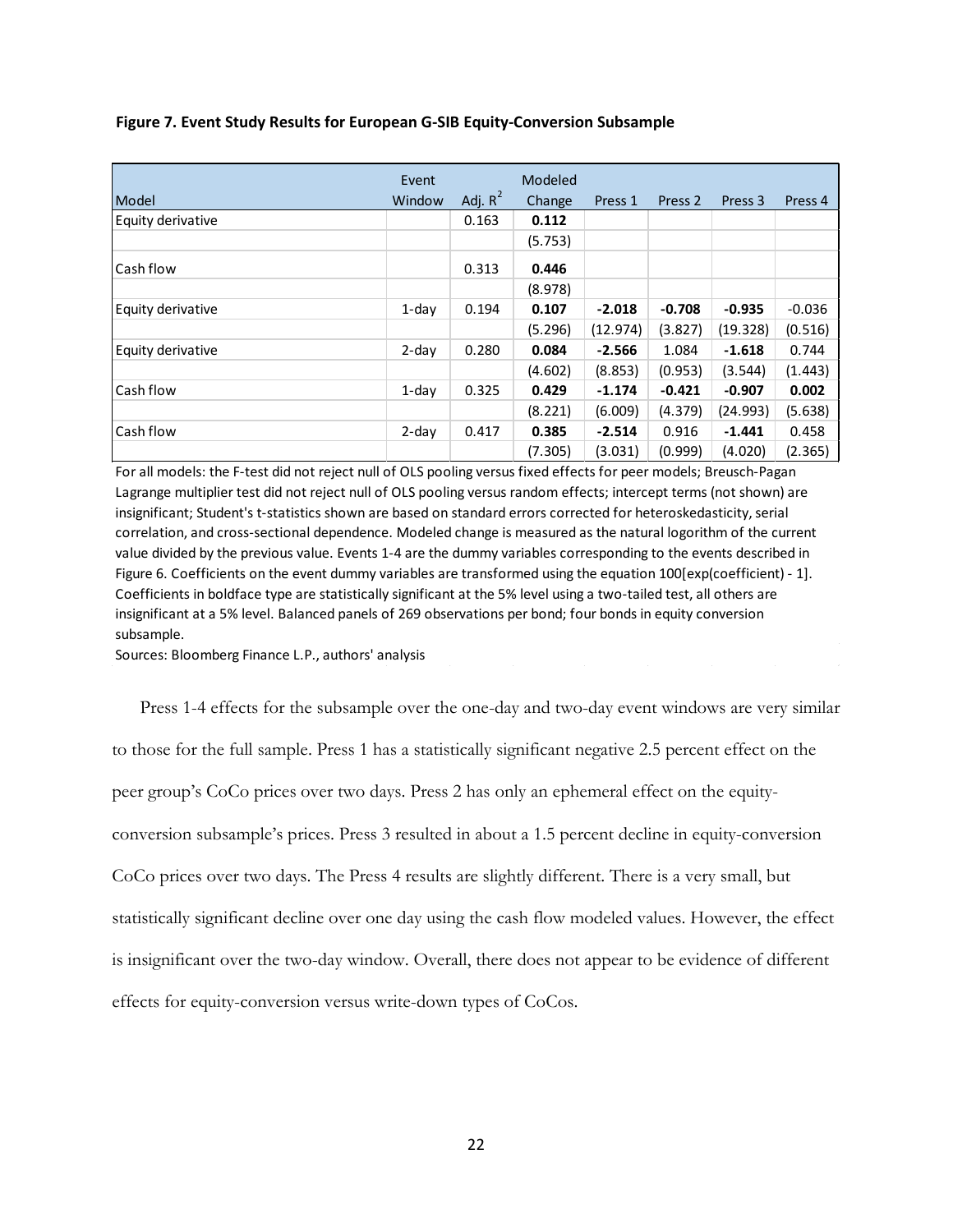## **6 Possible U.S. Policy Implications**

Under a Federal Reserve rule, U.S. G-SIBs will be required to maintain a significant portion of their total loss-absorbing capacity (TLAC) in the form of long-term unsecured debt that would be used to absorb losses in the event the company enters resolution under Orderly Liquidation Authority in Title II of the Dodd-Frank Act (Federal Reserve, 2016). This debt's potential use as loss-absorbing capacity in the United States is subject to regulatory discretion; specifically, a complex process involving the judgment of regulators and government officials (see 12 U.S.C. § 5383).

Otherwise, TLAC-eligible long-term debt under the final U.S. rule presents fewer opportunities for Knightian uncertainty effects in comparison to CoCos. TLAC-eligible long-term debt in the United States will not be subject to the CoCo coupon risks discussed in this study. TLAC-eligible debt instruments will also be a much simpler and more homogeneous group than CoCos because regulation requires TLAC debt to be "plain vanilla" and issued by the bank holding company, which must itself have a "clean balance sheet." Additionally, the United States uses a single system of public accounting.

## **7 Conclusions**

In early 2016, two things happened in the European CoCo market: investor perceptions of prospects for Europe's banking sector deteriorated following disappointing earnings announcements by Deutsche Bank and Credit Suisse; and investors became concerned Deutsche Bank might suspend its CoCo coupon payments. Not surprisingly, Deutsche Bank's CoCo prices fell. However, against a background of investor concerns about the European banking sector as a whole, CoCo prices for other European banks also declined.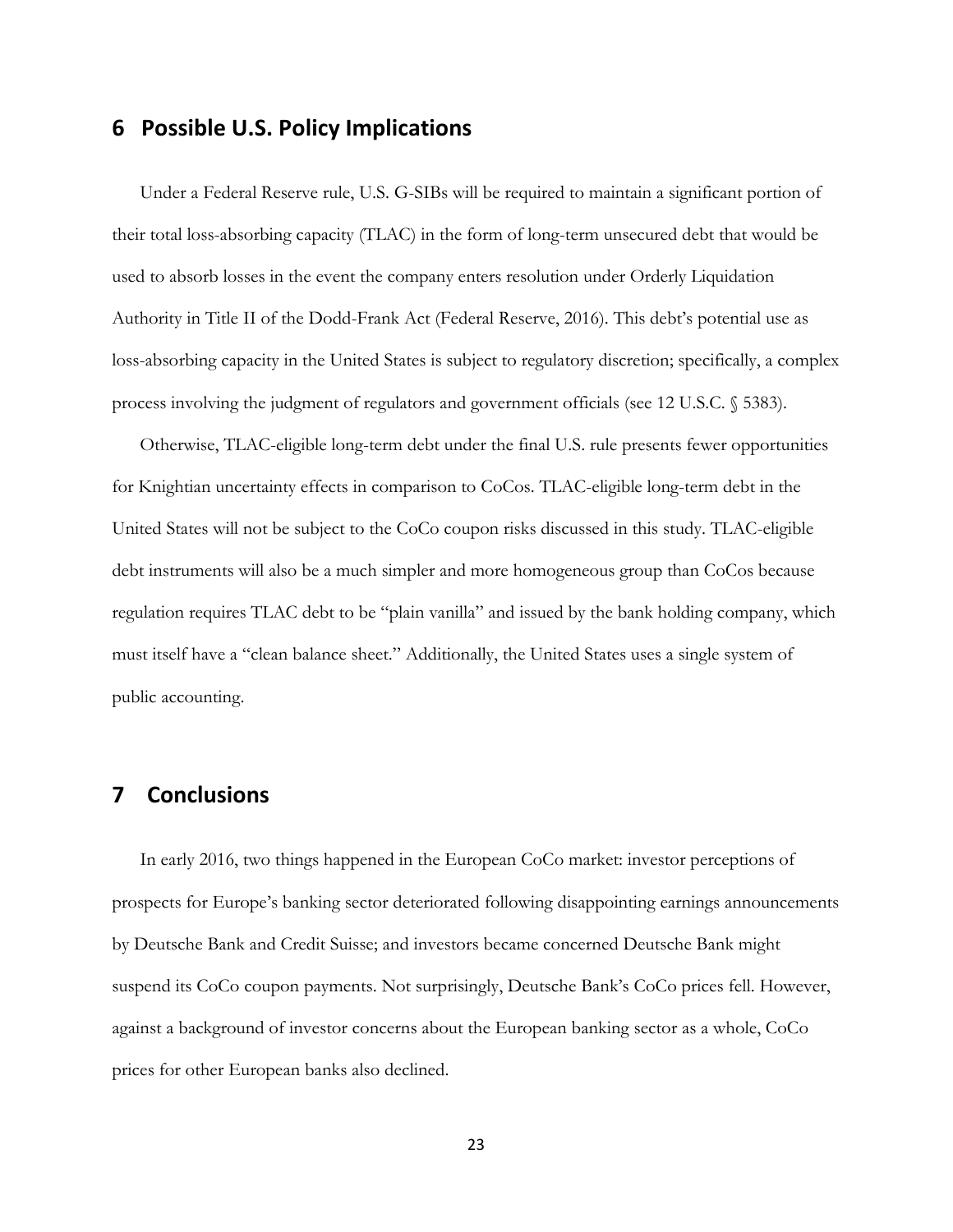There was considerable uncertainty surrounding coupon, and perhaps, conversion risks. The negative reaction to Deutsche Bank's information disclosures is not surprising given that CoCo coupon payments and conversions remained discretionary afterwards. If anything, the events of February 2016 only heightened CoCo investors' awareness of the risks attached to discretionary terms in CoCo indentures.

Regulatory discretion can be viewed as a form of Knightian uncertainty, and uncertainty in regulations intended to promote safety and soundness can have unintended consequences for financial institutions and markets. Knightian uncertainty can be destabilizing through the introduction of excess volatility into financial instrument pricing. This uncertainty can arise directly from the regulation itself, or indirectly via interactions with, for example, accounting standards and financial innovations.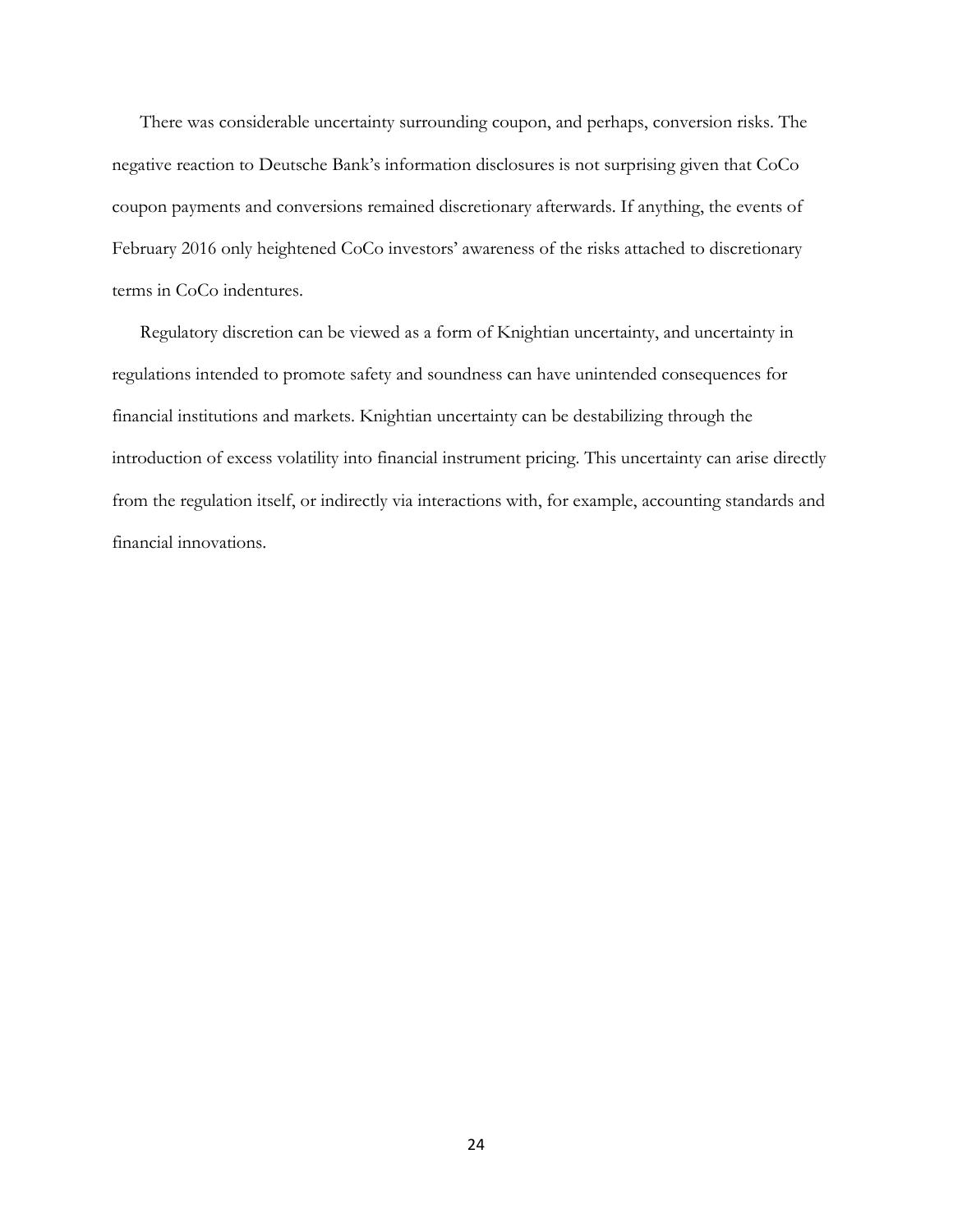## **References**

Aikman, David, Mirta Galesic, Gerd Gigerenzer, Sujit Kapadia, Konstantinos Katsikopoulos, Amit Kothiyal, Emma Murphy, and Tobias Neumann, 2014. "Taking Uncertainty Seriously: Simplicity Versus Complexity in Financial Regulation," Bank of England Financial Stability Paper no. 28, May.

Anderson, Evan W., Eric Ghysels, and Jennifer L. Juergens, 2009. "The Impact of Risk and Uncertainty on Expected Returns," *Journal of Financial Economics* 94, pp. 233-263.

Avdjiev, Stefan, Anastasia Kartasheva, and Bilyana Bogdanova, 2013. "CoCos: a Primer," *BIS Quarterly Review*, Sept.15, [www.bis.org/publ/qtrpdf/r\\_qt1309f.htm](https://inside.ofr.treas.gov/do/OFR/Research/Edits%20in%20Progress/Editing%20Assignments/www.bis.org/publ/qtrpdf/r_qt1309f.htm)

Bank of England, *Supplement to the December 2015 Financial Stability Report: the Framework of Capital Requirements for UK Banks*, Dec. 1, [www.bankofengland.co.uk/publications/Documents/fsr/2015/fsrsupp.pdf.](https://inside.ofr.treas.gov/do/OFR/Research/Edits%20in%20Progress/Editing%20Assignments/www.bankofengland.co.uk/publications/Documents/fsr/2015/fsrsupp.pdf)

Boutchkova, Maria, Hitesh Doshi, Art Durnev, and Alexander Molchanov, 2012. "Precarious Politics and Return Volatility," *Review of Financial Studies* 25, no. 4, pp.1111-1154.

Brown, Stephen J. and Jerold B. Warner, 1985. "Using Daily Stock Returns: The Case of Event Studies," *Journal of Financial Economics 14*, pp.3-31.

Buergi, Markus P. H., 2013. "Pricing Contingent Convertibles: A General Framework for Application in Practice," *Financial Markets Portfolio Management* 27, pp. 31-63.

Chan-Lau, Jorge A., 2006. "Market-Based Estimation of Default Probabilities and Its Application to Financial Market Surveillance," International Monetary Fund Working Paper no. WP/06/104, April, [www.imf.org/external/pubs/ft/wp/2006/wp06104.pdf.](http://www.imf.org/external/pubs/ft/wp/2006/wp06104.pdf)

CreditSights, Inc., 2016. "CreditSights Euro Bank Additional Tier 1 Database: AT1 Static Data," [www.creditsights.com](http://www.creditsights.com/) (accessed Aug. 26, 2016).

De Spiegeleer, Jan and Wim Schoutens, 2011. "Pricing Contingent Convertibles: A Derivatives Approach," SSRN, June 12, [papers.ssrn.com/sol3/papers.cfm?abstract\\_id=1795092.](https://papers.ssrn.com/sol3/papers.cfm?abstract_id=1795092)

Delivorias, Angelos, 2016. "Contingent Convertible Securities: Is a Storm Brewing?" European Parliamentary Research Service Briefing, May, [www.europarl.europa.eu/RegData/etudes/BRIE/2016/582011/EPRS\\_BRI\(2016\)582011\\_EN.pdf.](http://www.europarl.europa.eu/RegData/etudes/BRIE/2016/582011/EPRS_BRI(2016)582011_EN.pdf)

Deutsche Bank, 2016a. "Deutsche Bank Publishes Updated Information About AT1 Capacity," press release, Feb. 8, [www.db.com/newsroom\\_news/2016/medien/deutsche-bank-publishes](http://www.db.com/newsroom_news/2016/medien/deutsche-bank-publishes-updated-information-about-at1-payment-capacity-en-11385.htm)[updated-information-about-at1-payment-capacity-en-11385.htm.](http://www.db.com/newsroom_news/2016/medien/deutsche-bank-publishes-updated-information-about-at1-payment-capacity-en-11385.htm)

Deutsche Bank, 2016b. "Deutsche Bank Announces a Public Tender Offer to Buy Back Debt," press release, Feb. 12, [www.db.com/newsroom\\_news/2016/ghp/a-message-from-marcus-schenck](http://www.db.com/newsroom_news/2016/ghp/a-message-from-marcus-schenck-deutsche-bank-announces-a-public-tender-offer-to-buy-back-debt-en-11399.htm)[deutsche-bank-announces-a-public-tender-offer-to-buy-back-debt-en-11399.htm.](http://www.db.com/newsroom_news/2016/ghp/a-message-from-marcus-schenck-deutsche-bank-announces-a-public-tender-offer-to-buy-back-debt-en-11399.htm)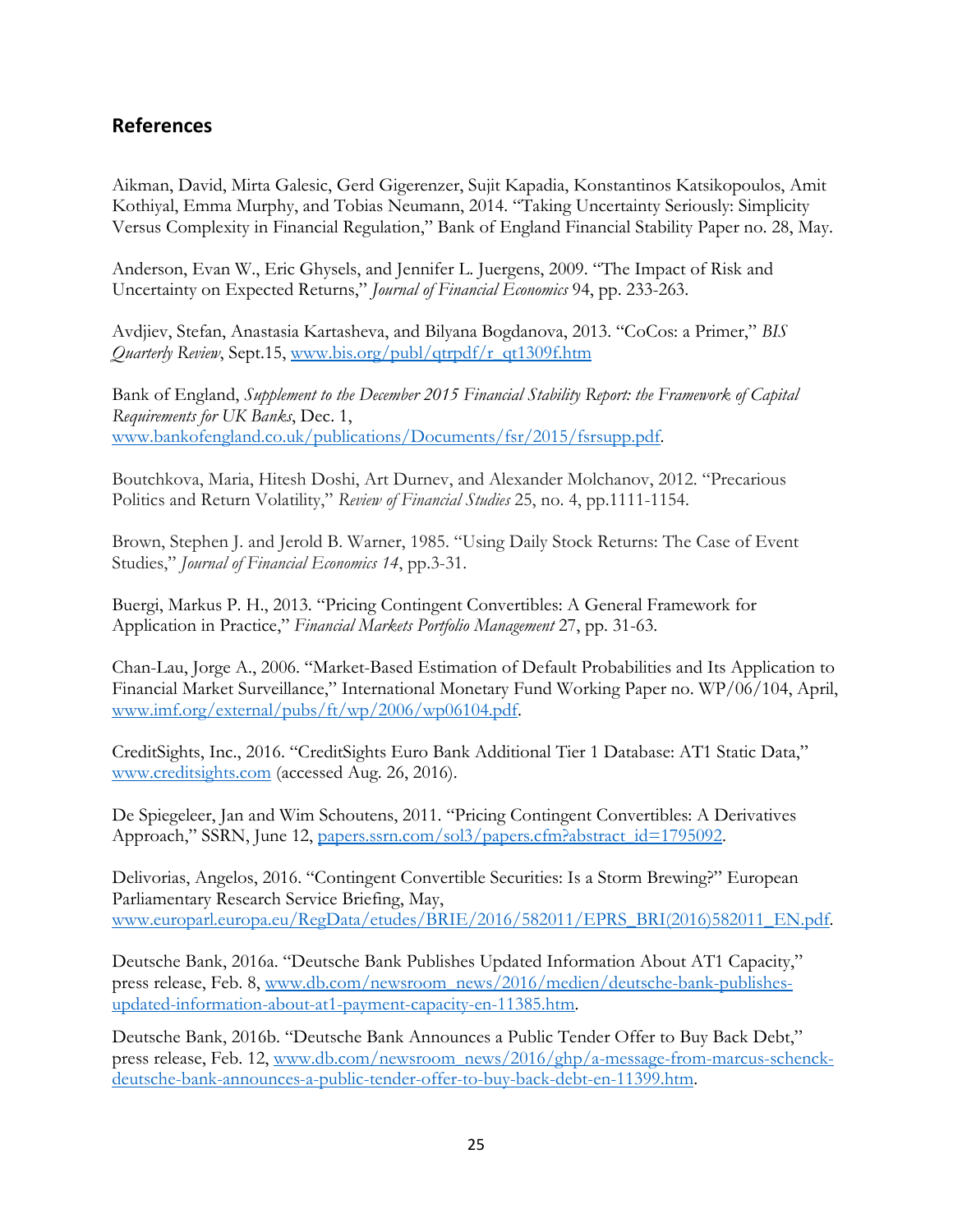Deutsche Bank, 2016c. "Deutsche Bank Announces Successful Completion of Euro-bonds Public Tender," press release, Feb. 23, [www.db.com/newsroom\\_news/2016/medien/deutsche-bank](http://www.db.com/newsroom_news/2016/medien/deutsche-bank-announces-successful-completion-of-euro-bonds-public-tender-en-11486.htm)[announces-successful-completion-of-euro-bonds-public-tender-en-11486.htm.](http://www.db.com/newsroom_news/2016/medien/deutsche-bank-announces-successful-completion-of-euro-bonds-public-tender-en-11486.htm) 

Deutsche Bank, 2016d. "Deutsche Bank Announces Results of Public Tender Offer for U.S. Dollar Bonds as of Early Tender Date," press release, Feb. 29, [www.db.com/newsroom\\_news/2016/medien/deutsche-bank-announces-results-of-public-tender](http://www.db.com/newsroom_news/2016/medien/deutsche-bank-announces-results-of-public-tender-offer-for-us-dollar-bonds-as-of-early-tender-date-en-11494.htm)[offer-for-us-dollar-bonds-as-of-early-tender-date-en-11494.htm.](http://www.db.com/newsroom_news/2016/medien/deutsche-bank-announces-results-of-public-tender-offer-for-us-dollar-bonds-as-of-early-tender-date-en-11494.htm)

Epstein, Larry G., and Tan Wang, 1994. "Intertemporal Asset Pricing under Knightian Uncertainty." *Econometrica* 62, no.2, pp. 283-322.

European Banking Authority, 2015. "EBA Calls for More Certainty and Consistency in the Application of Restrictions to Profits Pay-outs to Restore Capital Adequacy," press release, Dec. 18, [www.eba.europa.eu/-/eba-calls-for-more-certainty-and-consistency-in-the-application-of](https://inside.ofr.treas.gov/do/OFR/Research/Edits%20in%20Progress/Editing%20Assignments/www.eba.europa.eu/-/eba-calls-for-more-certainty-and-consistency-in-the-application-of-restrictions-to-profits-pay-outs-to-restore-capital-adequacy)[restrictions-to-profits-pay-outs-to-restore-capital-adequacy.](https://inside.ofr.treas.gov/do/OFR/Research/Edits%20in%20Progress/Editing%20Assignments/www.eba.europa.eu/-/eba-calls-for-more-certainty-and-consistency-in-the-application-of-restrictions-to-profits-pay-outs-to-restore-capital-adequacy)

Federal Reserve System, 2016. "Total Loss-Absorbing Capacity, Long-Term Debt, and Clean Holding Company Requirements for Systemically Important U.S. Bank Holding Companies and Intermediate Holding Companies of Systemically Important Foreign Banking Organizations; Regulatory Capital Deduction for Investments in Certain Unsecured Debt of Systemically Important U.S. Bank Holding Companies;" Final Rule, Dec. 15, [www.federalreserve.gov/newsevents/press/bcreg/bcreg20161215a1.pdf](https://inside.ofr.treas.gov/do/OFR/Research/Edits%20in%20Progress/Editing%20Assignments/www.federalreserve.gov/newsevents/press/bcreg/bcreg20161215a1.pdf) (accessed Dec. 19, 2016).

Financial Stability Board, 2014. "Adequacy of Loss-absorbing Capacity of Global Systemically Important Banks in Resolution," Consultative Document, Nov. 10, [www.fsb.org/wp](http://www.fsb.org/wp-content/uploads/TLAC-Condoc-6-Nov-2014-FINAL.pdf)[content/uploads/TLAC-Condoc-6-Nov-2014-FINAL.pdf.](http://www.fsb.org/wp-content/uploads/TLAC-Condoc-6-Nov-2014-FINAL.pdf)

Financial Stability Board, 2015. "Total Loss-Absorbing Capacity Principles and Term Sheet," Nov. 9, [www.fsb.org/2015/11/total-loss-absorbing-capacity-tlac-principles-and-term-sheet/.](http://www.fsb.org/2015/11/total-loss-absorbing-capacity-tlac-principles-and-term-sheet/)

Knight, F.H., 1921. *Risk, Uncertainty and Profit*. Boston: Houghton Mifflin.

Glover, John, 2016. "Deutsche Bank CoCo Bonds Have Bumpy Ride as Lenders Struggle," Bloomberg, Jan. 28, [www.bloomberg.com/news/articles/2016-01-28/deutsche-bank-coco](http://www.bloomberg.com/news/articles/2016-01-28/deutsche-bank-coco-investors-have-bumpy-ride-as-lender-struggles)[investors-have-bumpy-ride-as-lender-struggles.](http://www.bloomberg.com/news/articles/2016-01-28/deutsche-bank-coco-investors-have-bumpy-ride-as-lender-struggles)

Lu, Chia-Wu, Tsung-Kang Chen, and Hsien-Hsing Liao, 2010. "Information Uncertainty, Information Asymmetry and Corporate Bond Yield Spreads," *Journal of Banking & Finance* 34, pp. 2265-2279.

Mesnard, B. and M. Magnus, 2016. "What to Do with Profits when Banks are Undercapitalized, Maximum Distributable Amount, CoCo Bonds and Volatile Markets," European Parliament Briefing, Mar. 18,

[www.europarl.europa.eu/RegData/etudes/BRIE/2016/574399/IPOL\\_BRI\(2016\)574399\\_EN.pdf.](http://www.europarl.europa.eu/RegData/etudes/BRIE/2016/574399/IPOL_BRI(2016)574399_EN.pdf)

Moody's Investors Service, 2016. "Annual Default Study: Corporate Default and Recovery Rates, 1920-2015," Feb. 29.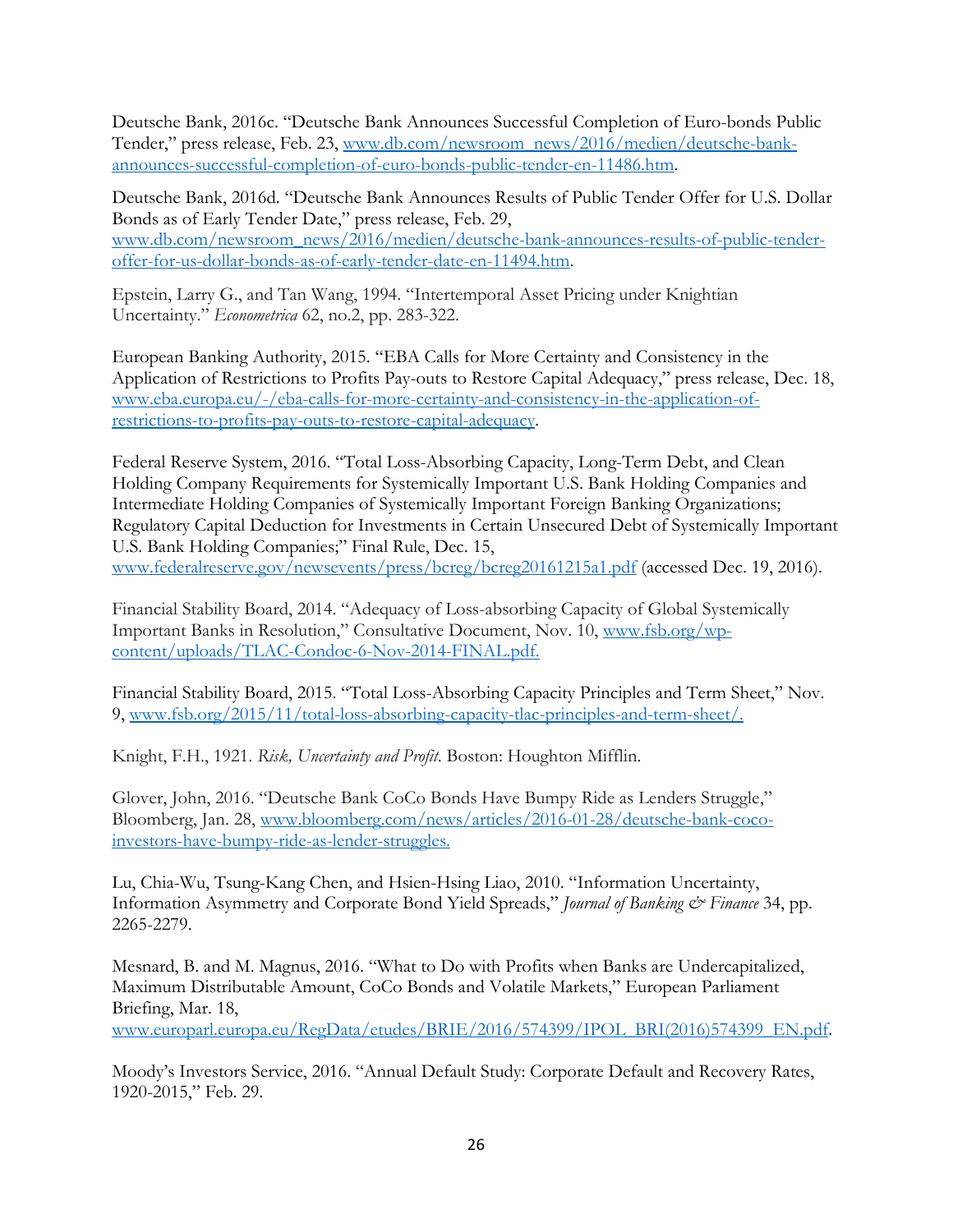Nordal, Kjell Bjørn and Nicolas Stefano, 2014. "Contingent Convertible Bonds (CoCos) Issued by European Banks," Norges Bank Staff Memo no. 19, [www.norges](http://www.norges-bank.no/pages/102086/Staff_Memo_19_2014.pdf?v=12/12/2014102045AM&ft=.pdf)[bank.no/pages/102086/Staff\\_Memo\\_19\\_2014.pdf?v=12/12/2014102045AM&ft=.pdf.](http://www.norges-bank.no/pages/102086/Staff_Memo_19_2014.pdf?v=12/12/2014102045AM&ft=.pdf) 

Pástor, Ľuboš, and Pietro Veronesi, 2013. "Political Uncertainty and Risk Premia," *Journal of Financial Economics* 110, pp. 520-545.

12 United States Code Section 5383, 2014. [www.gpo.gov/fdsys/granule/USCODE-2014](http://www.gpo.gov/fdsys/granule/USCODE-2014-title12/USCODE-2014-title12-chap53-subchapII-sec5383/content-detail.html) [title12/USCODE-2014-title12-chap53-subchapII-sec5383/content-detail.html](http://www.gpo.gov/fdsys/granule/USCODE-2014-title12/USCODE-2014-title12-chap53-subchapII-sec5383/content-detail.html) (accessed Mar. 16 2017).

Wilkens, Sascha, and Nastja Bethke, 2014. "Contingent Convertible (CoCo) Bonds: A First Empirical Assessment of Selected Pricing Models," *Financial Analysts Journal* 70, no. 2, March/April, pp. 59-77.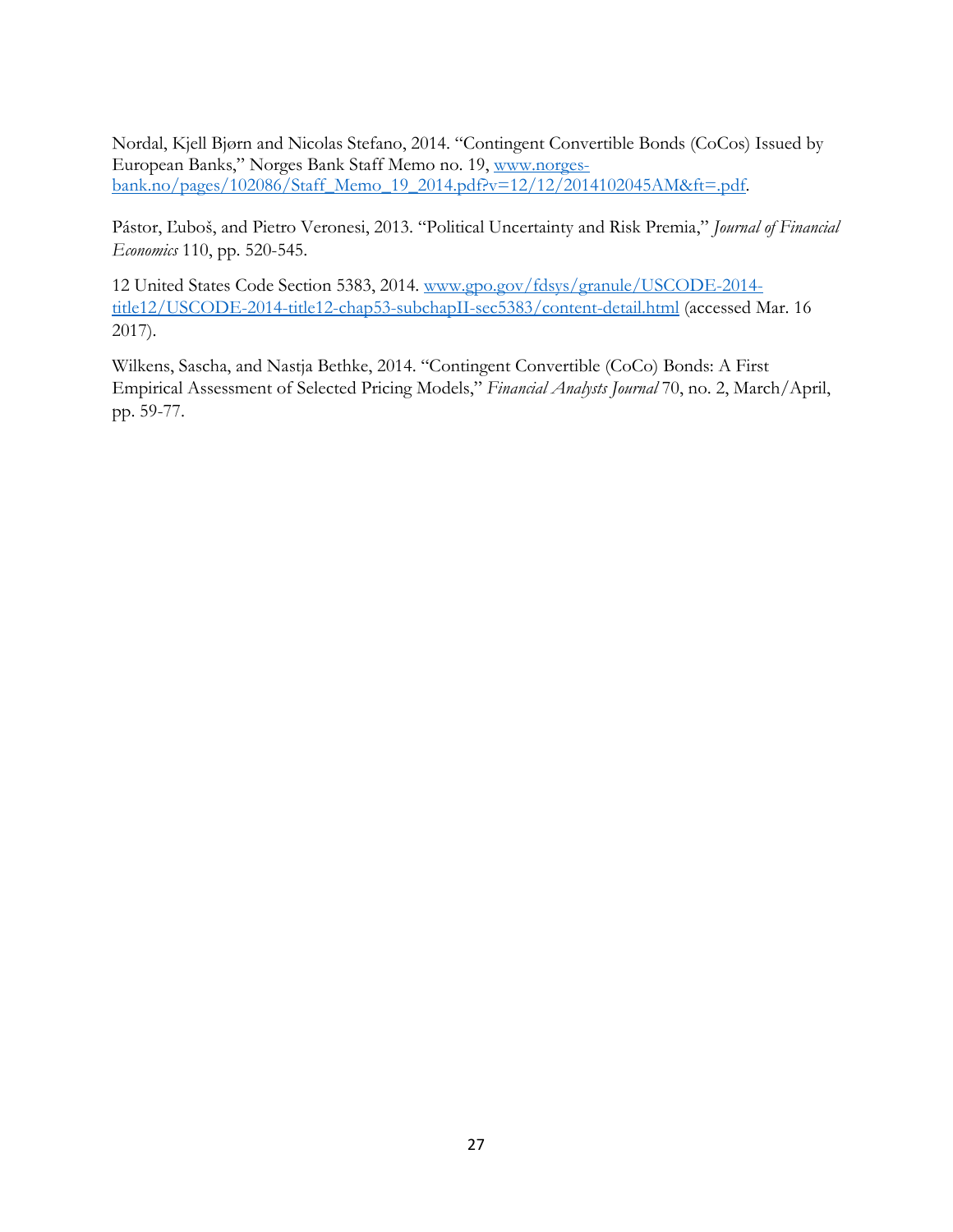## **Appendix: Equity Derivatives Model**

We use the model of De Spiegeleer and Schoutens (2011). The model components include:

- A. A standard corporate bond pricing model to value the coupon and principal values of the bond if no equity-conversion trigger event occurs;
- B. A knock-in forward option to calculate the terminal value of the CoCo if a trigger event occurs. The assumption is that an investor receives forwards (warrants) rather than shares; and
- C. Binary down-in options to calculate the value of lost coupon payments if a trigger event occurs.

 $P_t = A + B + C$ , where

$$
A = N \exp(-rT) + \sum_{i=1}^{k} c_i \exp(-rt_i);
$$
  
\n
$$
B = C_r \times \left[ \operatorname{Sexp}(-qT) \left( \frac{s^*}{s} \right)^{2\lambda} N(y_1) - \operatorname{Kexp}(-rT) \left( \frac{s^*}{s} \right)^{2\lambda - 2} N(y_1 - \sigma \sqrt{T}) - K \exp(-rT)N(-x_1 + \sigma \sqrt{T}) + \operatorname{Sexp}(-qT)N(-x_1) \right];
$$
and  
\n
$$
C = -\sum_{i=1}^{k} c_i \exp(-rt_i) \left[ N(-x_{1i} + \sigma \sqrt{t_i}) + \left( \frac{s^*}{s} \right)^{2\lambda - 2} N(y_{1i} - \sigma \sqrt{t_i} \right].
$$

with

 $K = C_p$  $C_r =$  $\overline{N}$  $\mathcal{C}_{p}$  $_1 =$ log( $\overline{S^*}$ )  $\frac{\partial}{\partial \sigma \sqrt{T}} + \lambda \sigma \sqrt{T}$  $y_1 = \frac{\log(\frac{S^*}{S})}{\pi\sqrt{T}}$ )  $\frac{\partial}{\partial \sigma \sqrt{T}} + \lambda \sigma \sqrt{T}$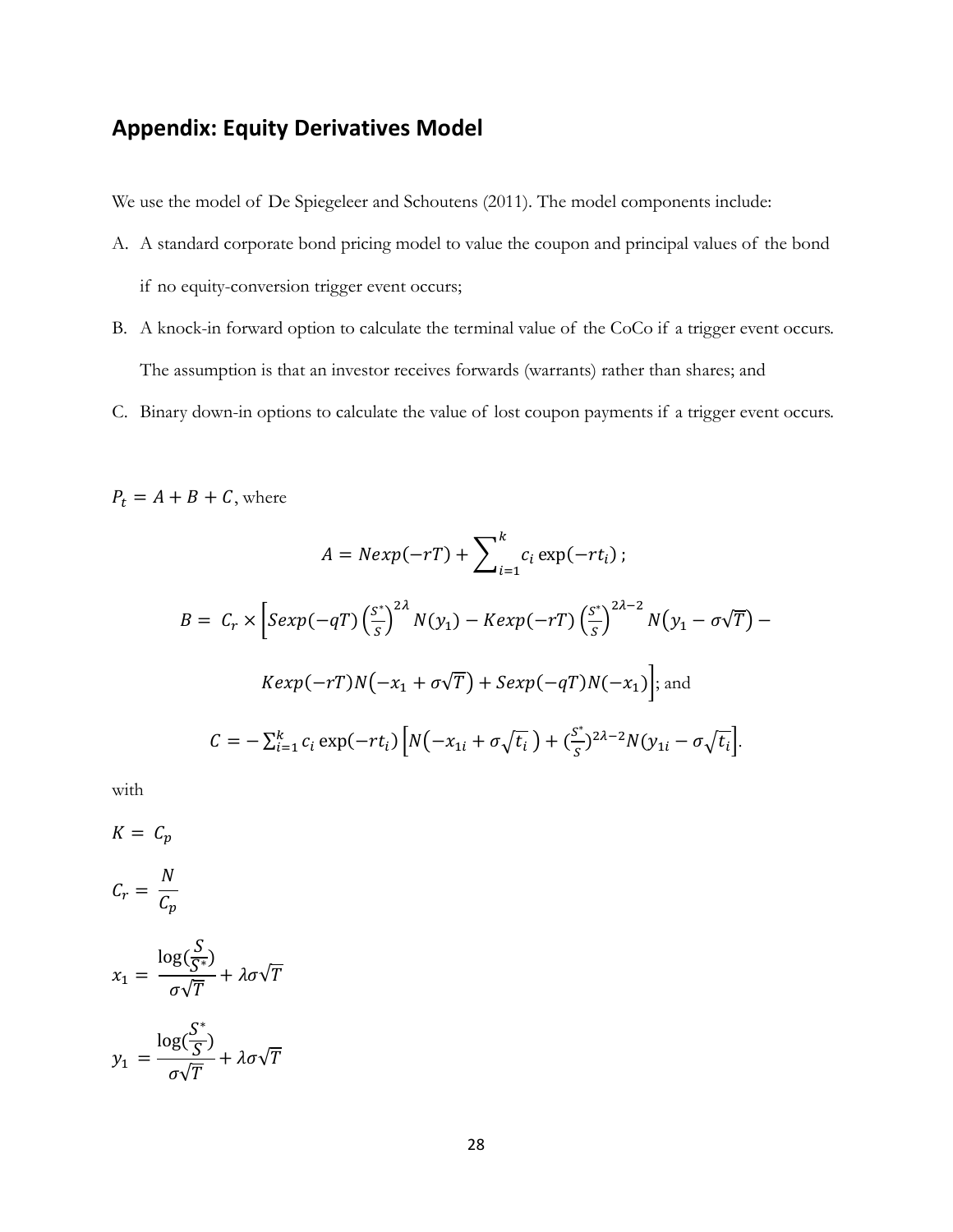$$
x_{1i} = \frac{\log(\frac{S}{S^*})}{\sigma \sqrt{t_i}} + \lambda \sigma \sqrt{t_i}
$$

$$
y_{1i} = \frac{\log(\frac{S^*}{S})}{\sigma \sqrt{t_i}} + \lambda \sigma \sqrt{t_i}
$$

$$
\lambda = \frac{r - q + \sigma^2 / 2}{\sigma^2}
$$

Our variable definitions and assumptions include:

- A bond maturity T equal to the first call date (5-8 years from issue);
- A conversion price  $C_p$  as specified in the bond indenture, from which a conversion ratio  $C_r$  is calculated based on the number of shares received N;
- A constant risk-free rate *r* and volatility σ when calculating the binary down-in options at future coupon dates and knock-in forward option;
- A dividend yield  $q = 0$  if a trigger event occurs; and
- A CET1 breach trigger event. We do not attempt to model a regulatory accounting trigger event. Our model uses a share price trigger  $S^*$  as a proxy for a CET1 breach trigger, consistent with the approach taken by De Spiegeleer and Schoutens (2011) and others. We estimate S\*, also based on De Spiegeleer and Schoutens (2011), where the recovery rate is based on the ratio of the share price trigger to the conversion price. In our analysis, the recovery rate and conversion price are given and therefore a trigger share price could be estimated.